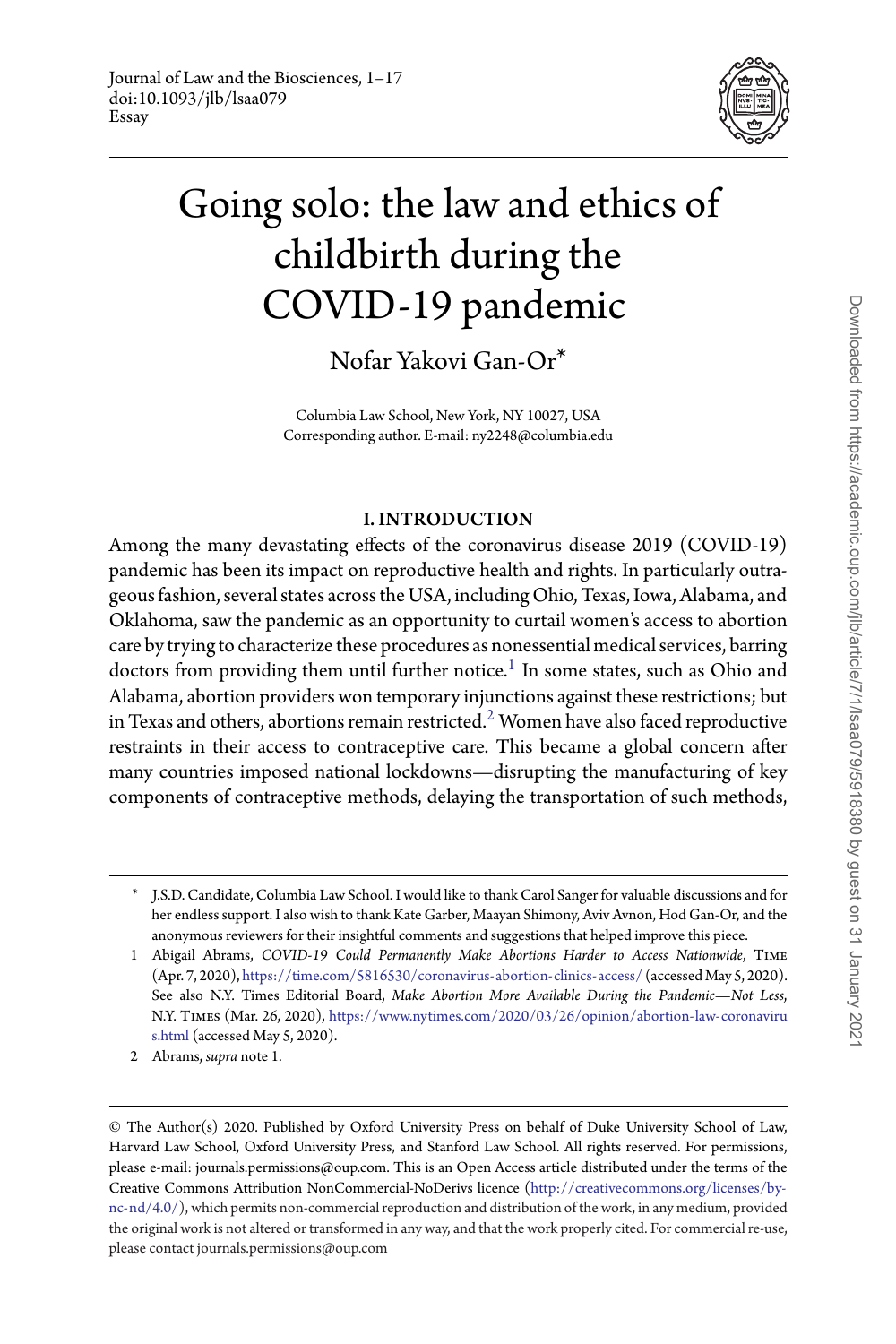or shutting down clinics providing reproductive health services by deeming them nonessential[.3](#page-1-0)

Yet, the spread of the novel coronavirus put a strain on another aspect of women's reproductive lives: childbirth. $4$  One illustrative example comes from New York, which has become the epicenter of the American coronavirus outbreak. On March 18, 2020, the New York State Department of Health issued an advisory for hospitals regarding visitation protocols. It advised hospitals to 'suspend all visitation except when medically necessary (ie visitor is essential to the care of the patient) or for family members or legal representatives of patients in imminent end-of-life situations'.<sup>[5](#page-1-2)</sup> As soon as they were made public, the guidelines prompted confusion, and then anger, among expecting parents and their families. Some feared going through this emotionally and physically demanding experience alone; others would miss the opportunity to witness the birth of their child or grandchild.<sup>6</sup> In response to the outcry against the new guidelines, the state health department updated its initial advisory and clarified that the recommended visitation policy would advise hospitals to allow one support person 'in labor and delivery settings.<sup>77</sup>

Nevertheless, in the days following this updated publication, at least two leading hospital networks in New York City decided to bar spouses, partners, and other family members, as well as professional support people such as doulas, from their delivery rooms. A petition, signed by more than 600,000 people, called for the hospitals to overturn these policies;<sup>8</sup> but that would not happen until New York Governor Andrew Cuomo issued an executive order, applying to both private and public hospitals, requiring hospitals to allow at least one support person to be present during childbirth.<sup>9</sup> While many cheered the executive order, some medical professionals criticized it for

<span id="page-1-0"></span>3 Taylor Riley, Elizabeth Sully, Zara Ahmed & Ann Biddlecom, *Estimates of the Potential Impact of the COVID-19 Pandemic on Sexual and Reproductive Health in Low- and Middle-Income Countries*, 46 Int'l Persp. on Sexual & Reprod. Health 73 (2020). *See also* Cara Anna, *Millions of Women Lose Access to Birth Control Due to Coronavirus Lockdowns*, Time (Apr. 9, 2020), [https://time.com/5818412/coronaviru](https://time.com/5818412/coronavirus-lockdown-birth-control/) [s-lockdown-birth-control/](https://time.com/5818412/coronavirus-lockdown-birth-control/) (accessed May 5, 2020).

<span id="page-1-1"></span><sup>4</sup> This essay uses the word 'women' throughout the analysis, consistent with the sources used and cited in it. The author nevertheless acknowledges that not all birthing people identify as women.

<span id="page-1-2"></span><sup>5</sup> New York Department of Health,*Health Advisory: COVID-19 Guidance for HospitalOperators Regarding Visitation* (Mar. 18, 2020), *available at* [https://coronavirus.health.ny.gov/system/files/documents/2020/03/](https://coronavirus.health.ny.gov/system/files/documents/2020/03/covid19-hospital-visitation-guidance-3.18.20.pdf) [covid19-hospital-visitation-guidance-3.18.20.pdf](https://coronavirus.health.ny.gov/system/files/documents/2020/03/covid19-hospital-visitation-guidance-3.18.20.pdf) (accessed May 5, 2020).

<span id="page-1-3"></span><sup>6</sup> Christina Caron & Katie Van Syckle, *Some Pregnant Women in New York City Will Have to Deliver Babies Alone*, N.Y. Times (Mar. 24, 2020), [https://www.nytimes.com/2020/03/24/parenting/coronavirus-la](https://www.nytimes.com/2020/03/24/parenting/coronavirus-labor-birth.html) [bor-birth.html](https://www.nytimes.com/2020/03/24/parenting/coronavirus-labor-birth.html) (accessed May 5, 2020).

<span id="page-1-4"></span><sup>7</sup> New York Department of Health, *Health Advisory: COVID-19 Guidance for Hospital Operators Regarding Visitation Updated Guidance Regarding Obstetrical and Pediatric Settings* (Mar. 27, 2020), *available at* [https://coronavirus.health.ny.gov/system/files/documents/2020/03/doh\\_covid19\\_obpedsvisita](https://coronavirus.health.ny.gov/system/files/documents/2020/03/doh_covid19_obpedsvisitation_032720.pdf) [tion\\_032720.pdf](https://coronavirus.health.ny.gov/system/files/documents/2020/03/doh_covid19_obpedsvisitation_032720.pdf) (accessed May 5, 2020).

<span id="page-1-5"></span><sup>8</sup> *Safeguard the Right of All Laboring People to Have Support During COVID-19 Crisis*, [Change.org,](Change.org) [https://](https://www.change.org/p/andrew-m-cuomo-safeguard-the-right-of-all-laboring-people-during-covid-19-crisis) [www.change.org/p/andrew-m-cuomo-safeguard-the-right-of-all-laboring-people-during-covid-19-crisi](https://www.change.org/p/andrew-m-cuomo-safeguard-the-right-of-all-laboring-people-during-covid-19-crisis) [s](https://www.change.org/p/andrew-m-cuomo-safeguard-the-right-of-all-laboring-people-during-covid-19-crisis) (accessed May 5, 2020).

<span id="page-1-6"></span><sup>9 (</sup>Executive Order [Cuomo] No. 202.12), *available at* [https://www.governor.ny.gov/news/no-20212](https://www.governor.ny.gov/news/no-20212-continuing-temporary-suspension-and-modification-laws-relating-disaster-emergency) [continuing-temporary-suspension-and-modification-laws-relating-disaster-emergency](https://www.governor.ny.gov/news/no-20212-continuing-temporary-suspension-and-modification-laws-relating-disaster-emergency) (accessed May 5, 2020).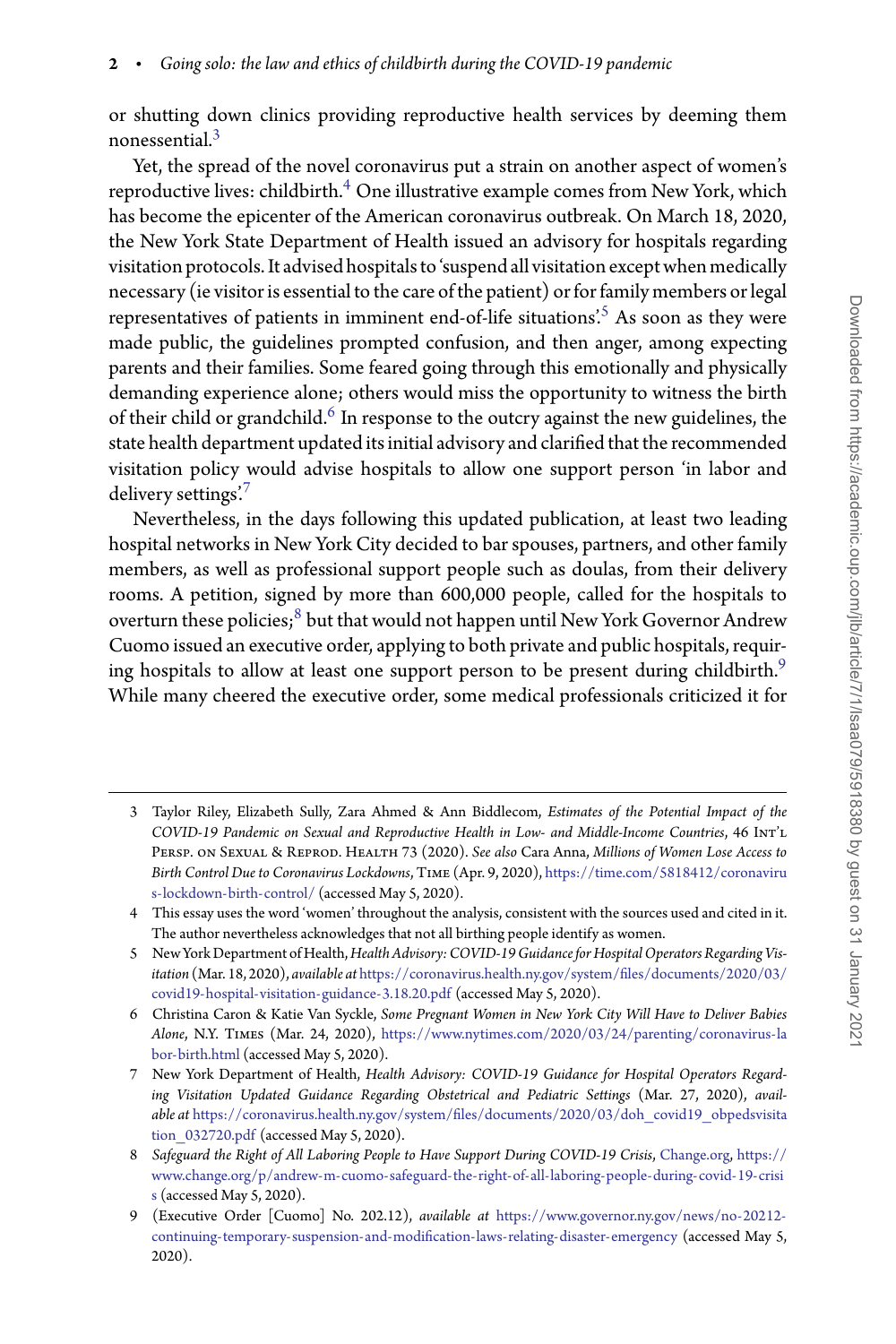being 'uninformed and unethical', putting at risk labor and delivery hospital staff and their patients.<sup>10</sup>

Considering that many states and hospitals have faced and are likely to face similar decisions, this essay maps the ethical and legal issues raised by hospital visitation rules that require women to give birth alone. Section II begins by outlining the principal ethical argument in favor of the ban, namely, protecting the health and safety of obstetric care providers, patients, and newborn babies from COVID-19. It then discusses the countervailing ethical argument, that such bans can exacerbate difficulties already inherent in the experience of childbirth. These difficulties primarily appear in three areas: the emotional hardship that childbirth may impose upon women and their partners, the physical needs of women both during and after labor and delivery, and the complexities surrounding the medical decision-making process childbirth involves. Section III considers both national and international legal frameworks through which women's birthing rights may be affirmed, also pointing out where they fall short. Section IV makes three recommendations for how women's rights during childbirth, including the right to a support person, may be better addressed by different legal actors, including scholars, courts, and legislators.

#### II. ETHICAL CONSIDERATIONS

After it was discovered that two women were infected with the virus at the time they gave birth in one of their hospitals, the New York-Presbyterian hospital network instituted a new policy barring partners and other support people from labor and delivery rooms.<sup>11</sup> According to one report, the mothers' conditions deteriorated soon after the babies were born, and they had to be admitted to the intensive care unit.<sup>[12](#page-2-2)</sup> More than 30 health care workers were exposed to these two patients, who showed no signs of infection upon arrival, before they were diagnosed with COVID-19. $^{13}$  $^{13}$  $^{13}$ 

Indeed, the principal argument in favor of banning partners and support people was that it was necessary in order to protect the health and safety of medical staff, obstetric patients, and newborn babies. Considering how little is known about the effect of the virus on pregnancy, an article recently published in the American Journal of Obstetrics & Gynecology MFM argued that '[i]t is reasonable to suspect that asymptomatic COVID-19 presentations are common and represent a substantial contribution to disease spread'.<sup>14</sup> The authors presented their experience with seven cases of confirmed COVID-19 cases in pregnancy (including the two women discussed above),

- 12 *Id.*
- <span id="page-2-2"></span>13 *Id.*

<span id="page-2-0"></span><sup>10</sup> Louise P. King & Neel Shah, *The Ethical Argument Against Allowing Birth Partners in All New York Hospitals*, HARV. L. SCH. PETRIE-FLOM CTR. BILL OF HEALTH (Apr. 8, 2020), [https://blog.petrieflom.law.harvard.e](https://blog.petrieflom.law.harvard.edu/2020/04/08/new-york-coronavirus-birth-partners/) [du/2020/04/08/new-york-coronavirus-birth-partners/](https://blog.petrieflom.law.harvard.edu/2020/04/08/new-york-coronavirus-birth-partners/) (accessed May 5, 2020). *See also* Emily Bobrow,*A Chaotic Week for Pregnant Women in New York City*, New Yorker (Apr. 1, 2020), [https://www.newyorker.](https://www.newyorker.com/science/medical-dispatch/a-chaotic-week-for-pregnant-women-in-new-york-city) [com/science/medical-dispatch/a-chaotic-week-for-pregnant-women-in-new-york-city](https://www.newyorker.com/science/medical-dispatch/a-chaotic-week-for-pregnant-women-in-new-york-city) (accessed May 5, 2020).

<span id="page-2-1"></span><sup>11</sup> Christina Caron & Katie Van Syckle, *The Babies Were Delivered. No One Realized the Mothers Had the Virus*, N.Y. Times (Mar. 27, 2020), [https://www.nytimes.com/2020/03/27/parenting/nyc-coronavirus-hospi](https://www.nytimes.com/2020/03/27/parenting/nyc-coronavirus-hospitals-delivery.html?action=click&module=RelatedLinks&pgtype=Article) [tals-delivery.html?action=click&module=RelatedLinks&pgtype=Article](https://www.nytimes.com/2020/03/27/parenting/nyc-coronavirus-hospitals-delivery.html?action=click&module=RelatedLinks&pgtype=Article) (accessed May 5, 2020).

<span id="page-2-4"></span><span id="page-2-3"></span><sup>14</sup> Noelle Breslin, Caitlin Baptiste, Russell Miller, Karin Fuchs, Dena Goffman, Cynthia Gyamfi-Bannerman & Mary D'Alton, *COVID-19 in Pregnancy: Early Lessons*, 2 Am. J. Obstetrics & Gynecology MFM 1, 3 (Supp. 2020).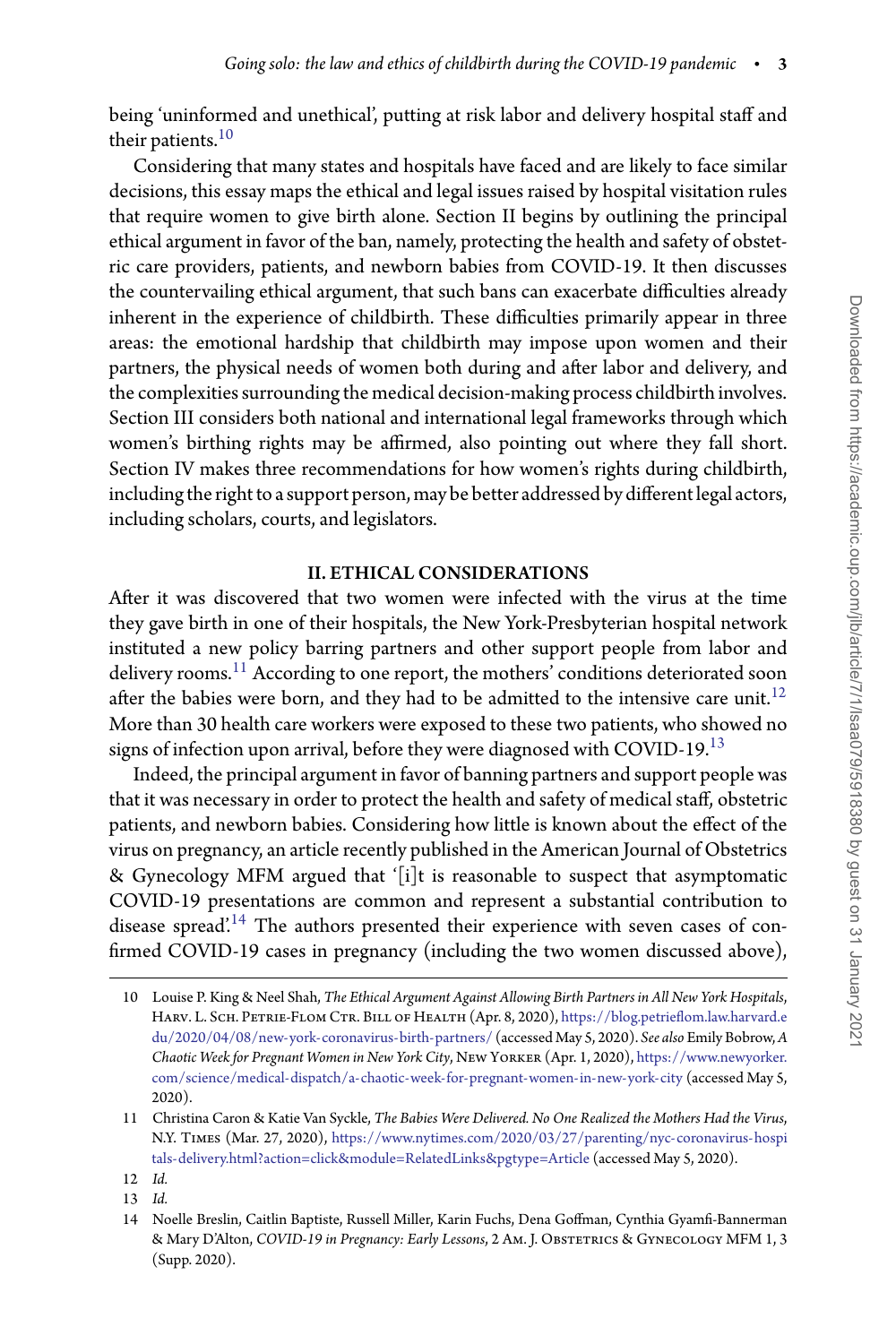and concluded that 'health care workers are a vulnerable population as it relates to viral transmission risk *...* due to their increased exposure to COVID-19 positive patients, both known and undiagnosed, as well as inadequate PPE [Personal Protective Equipment] supplies<sup>'15</sup> Obstetrical care providers are particularly at risk because of 'long periods of interaction with patients during labor, multipleteam members involved in patient care, and the unpredictable occurrence of sudden obstetrical emergencies with their potential for unanticipated intubations in women undergoing labor and delivery.<sup>[16](#page-3-1)</sup> The limited availability of testing, as well as the variation in testing protocols regarding the minimal symptoms that should prompt such testing, present further difficulties in managing the risk to obstetric personnel presented by the coronavirus.<sup>17</sup>

The argument that the health and safety of medical staff and patients justify imposing a ban on birth partners was echoed by medical professionals on the front lines of the coronavirus fight. For example, two Boston-based obstetric gynecologists called Governor Cuomo's executive order mandating that all New York hospitals allow birth partners, 'uninformed and unethical'.<sup>18</sup> They argued instead that it should be left for hospitals to make 'difficult decisions' in order to protect their health care workers, and that this 'does not represent a failure to recognize the individual suffering faced by women giving birth without their partner of choice'.<sup>19</sup> The authors highlighted the lack of adequate personal protective equipment, including N95 masks, which places labor and delivery providers at unique risk of infection.<sup>[20](#page-3-5)</sup> Yet they also focused on the Governor's decision to make an exception for pregnant women, when so many others require health care or are otherwise affected by the pandemic. The coronavirus outbreak has led to delays and cancellations of elective procedures, surgeries, and even cancer treatments that were deemed nonessential or nonurgent, $^{21}$  all in order to free up medical staff, clear bed space, and conserve protective equipment, like gloves and gowns, for coronavirus patients.

These practitioners made a further, undeniable observation: 'Just as there are heartbreaking stories of people birthing alone, there are heartbreaking stories of people dying alone.<sup>[22](#page-3-7)</sup> Due to strict visitation policies implemented by medical facilities across the country, many people have lost the opportunity to be surrounded by their loved ones in their final moments. Friends and relatives have had to say goodbye over an 'awkward' Zoom videoconference, or through a phone placed in a plastic bag and held to the patient's ear by a nurse. $^{23}$  $^{23}$  $^{23}$  For some elderly patients, even worse than the fear dying

<sup>15</sup> *Id.*

<span id="page-3-0"></span><sup>16</sup> *Id.*

<span id="page-3-1"></span><sup>17</sup> *Id.*

<span id="page-3-2"></span><sup>18</sup> King & Shah, *supra* note 10.

<span id="page-3-3"></span><sup>19</sup> *Id.*

<span id="page-3-4"></span><sup>20</sup> *Id.*

<span id="page-3-6"></span><span id="page-3-5"></span><sup>21</sup> Daniel Boffa, *Will the Coronavirus Delay My Cancer Surgery?*, N.Y. Times (Apr. 15, 2020), [https://www.nyti](https://www.nytimes.com/2020/04/15/opinion/coronavirus-cancer-surgery.html) [mes.com/2020/04/15/opinion/coronavirus-cancer-surgery.html](https://www.nytimes.com/2020/04/15/opinion/coronavirus-cancer-surgery.html) (accessed May 5, 2020).

<sup>22</sup> King & Shah, *supra* note 10.

<span id="page-3-8"></span><span id="page-3-7"></span><sup>23</sup> Jennifer Levitz & Paul Berger, '*I'm Sorry I Cannot Kiss You*'*—Coronavirus Victims Are Dying Alone*, Wall St. J. (Apr. 10, 2020), [https://www.wsj.com/articles/im-sorry-i-cant-kiss-youcoronavirus-victims-are](https://www.wsj.com/articles/im-sorry-i-cant-kiss-youcoronavirus-victims-are-dying-alone-11586534526)[dying-alone-11586534526](https://www.wsj.com/articles/im-sorry-i-cant-kiss-youcoronavirus-victims-are-dying-alone-11586534526) (accessed May 5, 2020).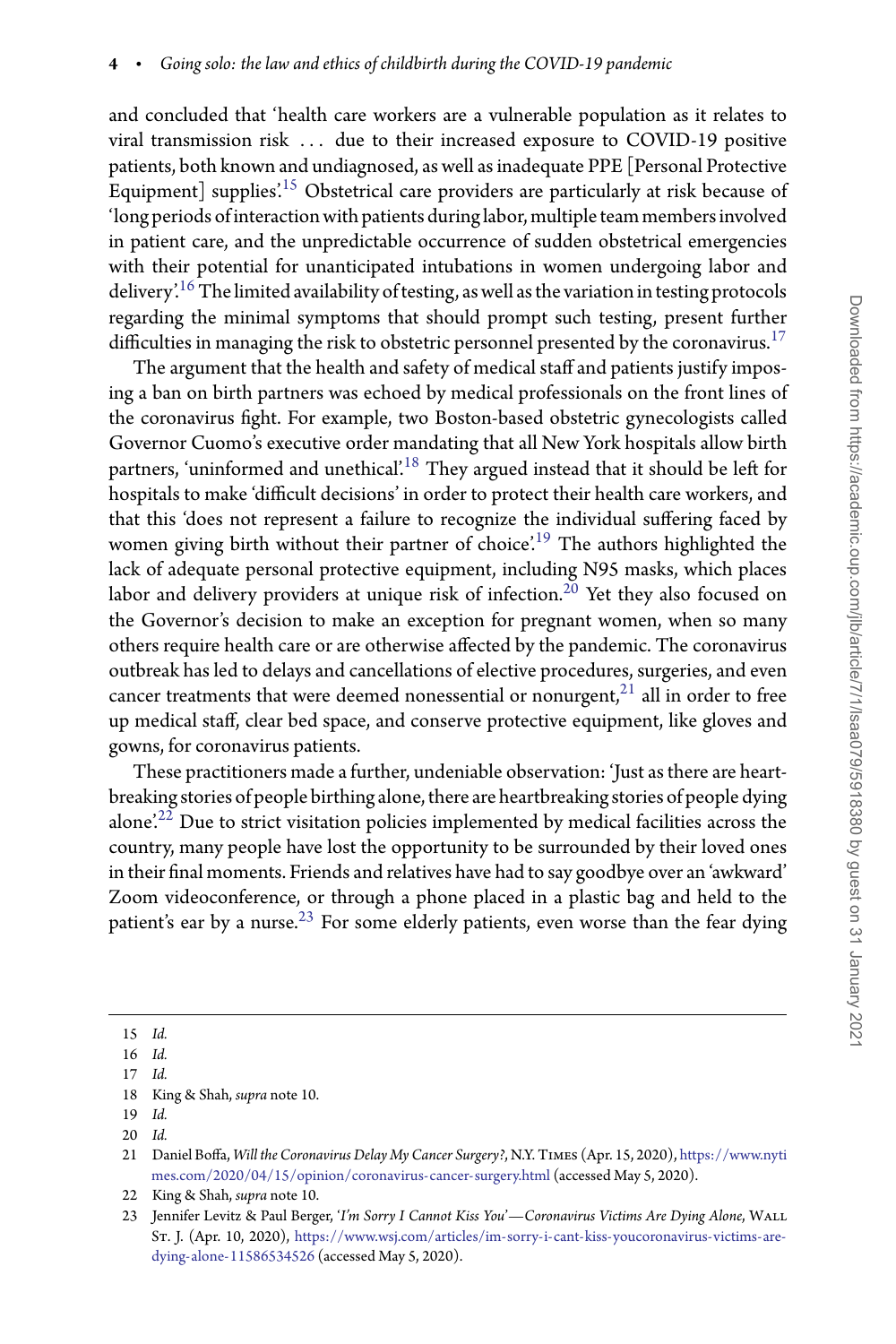is the fear of 'dying alone', which 'feels like missing a last chapter on a life'<sup>24</sup> —one that they may have planned and prepared for years ago.

But as sobering as it is to learn about the tragic losses people have suffered, it is also crucial to fully understand what laboring people and their families are at risk of losing when they are required to give birth alone. The rest of this section therefore considers three interrelated issues that should inform the ethical debate over childbirth visitation bans: the emotional hardship that childbirth entails for women and their partners, the physical needs of women both during and after labor and delivery, and the medical decision making childbirth involves.

To begin, despite the physical and emotional hardship it entails, most people still perceive childbirth, first and foremost, as a joyful and exciting event. In recent years, however, there has been a growing recognition that many women around the world, including in the USA, $^{25}$  $^{25}$  $^{25}$  experience childbirth quite differently. Terms such as trauma and distress, and even violence and control are now being used to describe the experience of giving birth.<sup>26</sup> This growing awareness has led the World Health Organization (WHO) in 2014 to recognize that '[m]any women across the globe experience disrespectful, abusive or neglectful treatment during childbirth in facilities.<sup>[27](#page-4-3)</sup> In this context, research reveals that  $\lceil c \rceil$ ommunication between women and health care professionals is sometimes inadequate and medical professionals give insufficient attention to women's concerns', with some reporting neglect or complete abandonment during childbirth. $^{28}$  $^{28}$  $^{28}$  These problems may result from staff shortages, constraints on necessary supplies, and problematic facility policies.<sup>29</sup> Consequently, while ' [w]omen and their babies may survive childbirth [their] experience of facility-based care has left them traumatized['.30](#page-4-6)

Indeed, labor and delivery are now recognized as having the potential to fulfill the 'traumatic stressor criteria', $3^1$  which explains why '[a]pproximately three to four per cent of women develop the full constellation of symptoms of posttraumatic stress disorder (PTSD)  $\cdot^{32}$  $\cdot^{32}$  $\cdot^{32}$  Among the birth-related factors that can contribute to the development of postpartum PTSD are 'perceived low control during birth or a negative gap between expectation and experience of the birth, a lack of support of partner or

<span id="page-4-0"></span><sup>24</sup> John Leland, *At 89, She Fears Dying Alone More Than the Coronavirus Itself* , N.Y. Times (Apr. 7, 2020), <https://www.nytimes.com/2020/04/07/nyregion/dying-alone-coronavirus.html> (accessed May 5, 2020).

<span id="page-4-1"></span><sup>25</sup> *See, eg* Elizabeth Kukura, *Obstetric Violence*, 106 Geo. L.J. 721 (2018) [hereinafter Kukura, *Obstetric Violence*]; Maria T. R. Borges, *A Violent Birth: Reframing Coerced Procedures During Childbirth as Obstetric Violence*, 67 Duke L.J 827 (2018); Farah Diaz-Tello, *Invisible Wounds: Obstetric Violence in the United States*, 24 Reprod. Health Matters 56 (2016).

<span id="page-4-2"></span><sup>26</sup> Childbirth, Vulnerability and Law: Exploring Issues of Violence and Control 1 (Camilla Pickles & Jonathan Herring eds., 2019) [hereinafter CHILDBIRTH, VULNERABILITY & LAW].

<span id="page-4-3"></span><sup>27</sup> World Health Organization, *The Prevention and Elimination of Disrespect and Abuse During Facility-Based Childbirth* (2014), *available at* [https://apps.who.int/iris/bitstream/handle/10665/134588/WHO\\_](https://apps.who.int/iris/bitstream/handle/10665/134588/WHO_RHR_14.23_eng.pdf?sequence=1) [RHR\\_14.23\\_eng.pdf?sequence=1](https://apps.who.int/iris/bitstream/handle/10665/134588/WHO_RHR_14.23_eng.pdf?sequence=1) (accessed May 5, 2020).

<span id="page-4-4"></span><sup>28</sup> Camilla Pickles & Jonathan Herring, *Introduction*, *in* Childbirth, Vulnerability & Law, *supra* note 26, at 1, 1–2.

<sup>29</sup> *Id.* at 2.

<span id="page-4-5"></span><sup>30</sup> *Id.*

<span id="page-4-7"></span><span id="page-4-6"></span><sup>31</sup> Antje Horsch & Susan Garthus-Niegel, *Posttraumatic Stress Disorder Following Childbirth*, *in* Childbirth, Vulnerability & Law, *supra* note 26, at 49, 49.

<span id="page-4-8"></span><sup>32</sup> *Id.* at 50.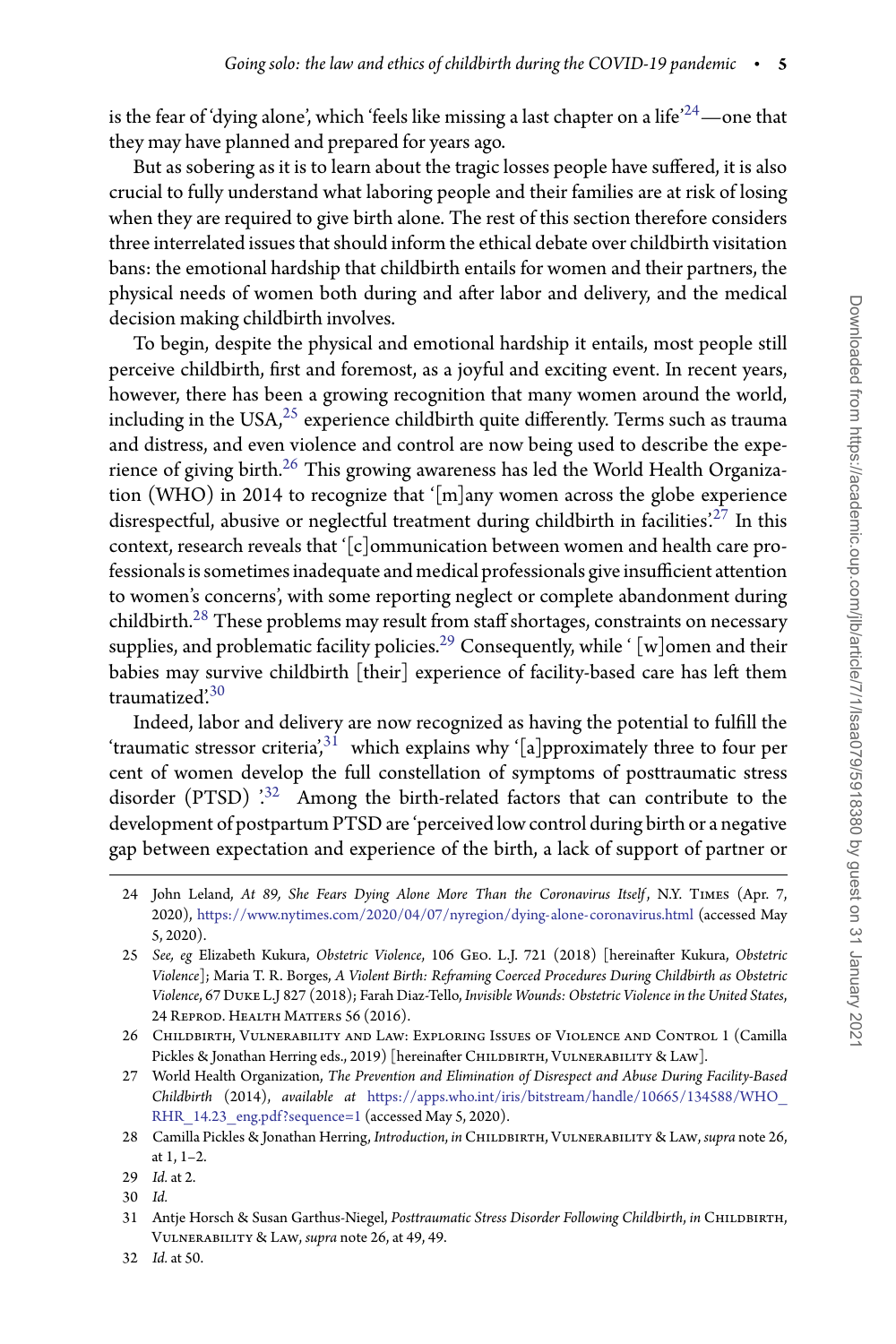staff, an emergency cesarean section (ECS), or an instrumental vaginal delivery.<sup>[33](#page-5-0)</sup> The consequences of developing PTSD following childbirth include high levels of distress, suicidal thoughts, a loss of identity and sense of competency as a mother, and even the decision not to have further children. $34$  Having a traumatic birth experience may impact not just the mother, but also the whole family, as 'women may blame their partners for the events that took place' or find it harder to develop strong bonds and secure attachments with their baby, who continues to be a reminder of traumatic experiences.<sup>35</sup>

It is within this fuller context that the implications of requiring women to birth alone should be evaluated. Each of the above-mentioned factors, known to contribute to an environment in which women may experience a traumatic birth, can in some way be linked to the absence of a support person while giving birth. Having another person by one's side during childbirth may mean, for example, a greater ability to voice and communicate the mother's concerns to the medical staff; it may reduce the risk that the mother will be left alone during childbirth because medical staff are limited and/or overworked; and it may contribute to a greater sense of control over a situation that is rather chaotic in nature.

More importantly, the adverse effects of not having a support person present during childbirth are being exacerbated by general strains on the system caused by the current pandemic. Not only do pregnant women report feeling more stressed and anxious about the prospect of giving birth, $36$  but hospitals are evidently already overworked, short staffed, and underequipped in ways that may directly affect their ability to tend to birthing women's needs. This ethical argument, therefore, also includes a consideration of the harm that results from the practical consequences of giving birth without a support person when obstetrics care staff have a limited ability to tend the physical needs of patients during and after birth, such as helping them get on and off the bed, go to the bathroom, and feed their babies.<sup>[37](#page-5-4)</sup>

Admittedly, only a small portion of women develop PTSD following childbirth. However, a substantial number of women suffer from clinically significant PTSD symptoms, even though their symptoms remain below the diagnostic threshold level.<sup>38</sup> And a much greater number—up to one-third of women who have given birth—perceive their delivery as traumatic.<sup>39</sup>

<sup>33</sup> *Id.* at 54.

<span id="page-5-0"></span><sup>34</sup> *Id.* at 55–56.

<span id="page-5-1"></span><sup>35</sup> *Id.* at 56–57.

<span id="page-5-3"></span><span id="page-5-2"></span><sup>36</sup> *See, eg* Kimiko de Freytas-Tamura,*Pregnant and Scared of* '*Covid Hospitals*',*They're Giving Birth at Home*, N.Y. Times (Apr. 21, 2020), [https://www.nytimes.com/2020/04/21/nyregion/coronavirus-home-births.](https://www.nytimes.com/2020/04/21/nyregion/coronavirus-home-births.html) [html](https://www.nytimes.com/2020/04/21/nyregion/coronavirus-home-births.html) (accessedMay 5, 2020); Anna North, '*The Babies Keep Coming*'*: What the Coronavirus Pandemic Means for People Giving Birth*, Vox (Mar. 25, 2020), [https://www.vox.com/2020/3/19/21183224/pregnancy-a](https://www.vox.com/2020/3/19/21183224/pregnancy-and-coronavirus-birth-covid-19-pregnant) [nd-coronavirus-birth-covid-19-pregnant](https://www.vox.com/2020/3/19/21183224/pregnancy-and-coronavirus-birth-covid-19-pregnant) (accessed May 5, 2020); Nadine Jolie Courtney, *I'm Terrified to Give Birth During the Coronavirus Pandemic*, Good Housekeeping (Apr. 7, 2020), [https://www.goodhou](https://www.goodhousekeeping.com/life/parenting/a32064908/pregnant-giving-birth-during-coronavirus/) [sekeeping.com/life/parenting/a32064908/pregnant-giving-birth-during-coronavirus/](https://www.goodhousekeeping.com/life/parenting/a32064908/pregnant-giving-birth-during-coronavirus/) (accessed May 5, 2020).

<span id="page-5-4"></span><sup>37</sup> After Vaginal Delivery-In the Hospital, MEDLINEPLUS (reviewed Sept. 25, 2018), [https://medlineplus.](https://medlineplus.gov/ency/patientinstructions/000629.htm) [gov/ency/patientinstructions/000629.htm](https://medlineplus.gov/ency/patientinstructions/000629.htm) (accessed May 5, 2020).

<sup>38</sup> Horsch & Garthus-Niegel, *supra* note 31, at 52.

<span id="page-5-6"></span><span id="page-5-5"></span><sup>39</sup> *Id.* at 51.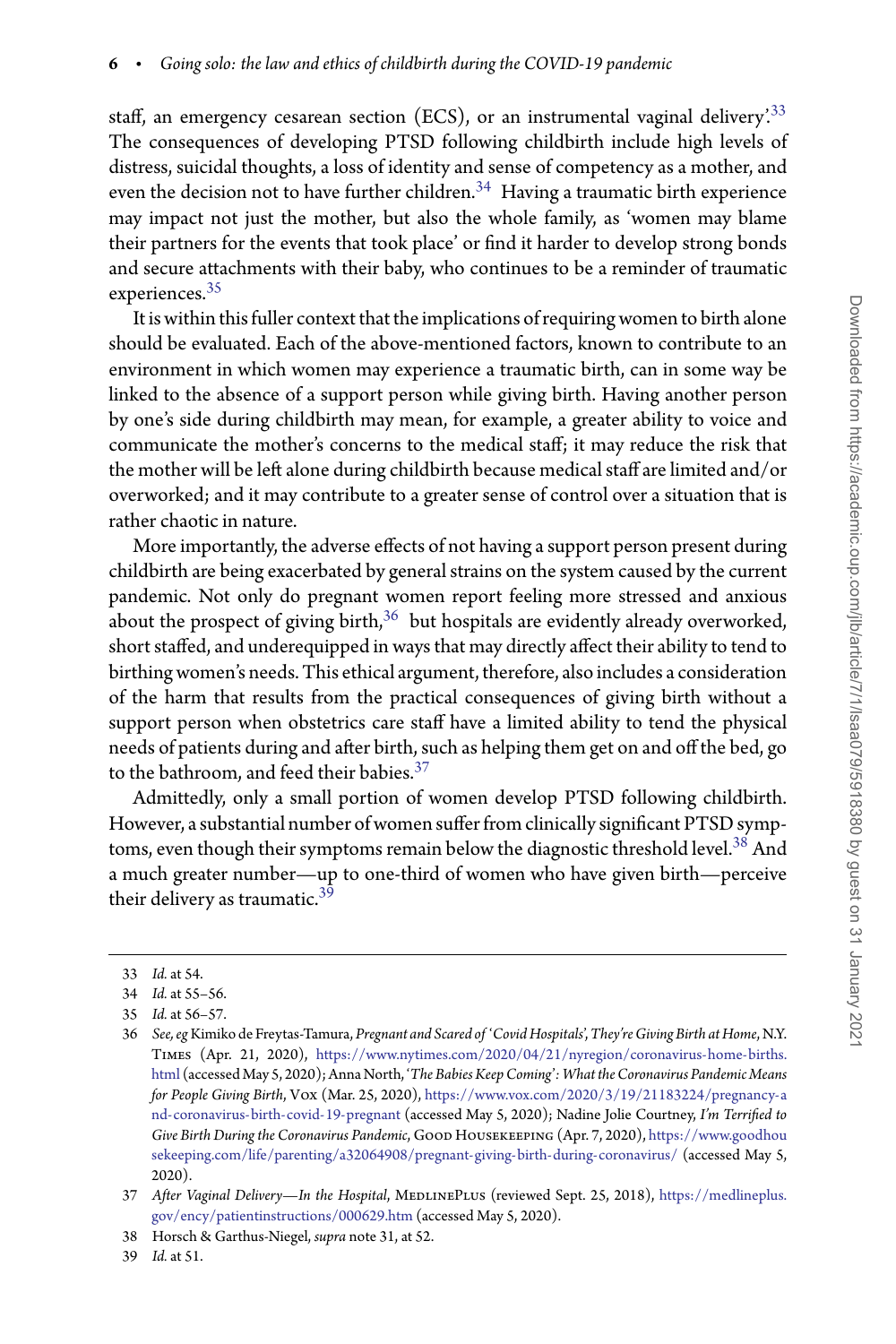But beyond the trauma, when discussing the emotional impact of the ban, there also has to be an acknowledgment of the loss that may be experienced when birthing plans are thwarted by the pandemic and the new policies it has prompted. Pregnant women and their families spend months preparing for childbirth: they read pregnancy books and websites, take childbirth education courses, and hire doulas. Those hoping for a less medicalized birth are even encouraged to create a written birth plan.<sup>[40](#page-6-0)</sup> To minimize the 'pregnant women's sense of loss of agency in the birth process', $^{41}$  $^{41}$  $^{41}$  these plans often allow the laboring person to detail their preferences regarding the use of an epidural, their desired birthing position, and the use of a fetal heartrate monitor.<sup>42</sup> Even before childbirth moved to the hospital, 'birth plans were made with the help of family and friends. Who will be with me? How will I cope with the pain of labor? When will the midwife come? What do I need for the new baby? Who will care for me after the birth? '[43](#page-6-3) However, it was during the 1980s that the *written* birth plan was introduced in order to help women clarify their desires and communicate these to their caregivers in an 'increasingly medicalized maternity environment'.<sup>44</sup> But even without a written document, and notwithstanding the fact that only few births actually go according to plan,[45](#page-6-5) people's vision of their birthing experience usually includes, at the least, their partner by their side.

Partners, and more specifically expectant fathers, have not always been part of the hospital birth experience. Indeed, 'for most human history, childbirth was exclusively a woman's event. When a woman went into labor, she "called her women together" and left her husband and other male family members outside.<sup>[46](#page-6-6)</sup> It was mostly during the twentieth century, when childbirth moved from the home and into the hospital, $47$  that women became more vocal about wanting their husbands to stay with them through hospital labor and delivery.<sup>[48](#page-6-8)</sup> According to one account, because of the 'physical move from their own homes to the physician's institutions', women 'missed the companionship that had been theirs at home, and they often felt alone and alienated by the sterile and impersonal hospital environment.<sup>49</sup>

This change was arguably a reflection of marriages becoming emotionally closer, but also of men's growing interest in becoming involved in this reproductive event.<sup>50</sup>

<span id="page-6-0"></span><sup>40</sup> For a critical account of this phenomenon, see Amy Michelle DeBaets, *From Birth Plan to Birth Partnership: Enhancing Communication in Childbirth, 216 Am. J. OBSTETRICS & GYNECOLOGY 31, 31-32 (2017).* 

<sup>41</sup> *Id*.

<span id="page-6-2"></span><span id="page-6-1"></span><sup>42</sup> *See, eg Creating Your Birth Plan*, Am. Pregnancy Assn., [https://americanpregnancy.org/labor-and-birth/](https://americanpregnancy.org/labor-and-birth/birth-plan/) [birth-plan/](https://americanpregnancy.org/labor-and-birth/birth-plan/) (accessed May 5, 2020).

<span id="page-6-3"></span><sup>43</sup> Judith Lothian, *Birth Plans: The Good, the Bad, and the Future*, 35 J. OBSTETRIC, GYNECOLOGIC & Neonatal Nursing 295, 295 (2006).

<sup>44</sup> *Id*.

<span id="page-6-5"></span><span id="page-6-4"></span><sup>45</sup> *See, eg* Cynthia D. Smith, *On Birthing Plans and Birthing Outcomes: Perspectives from a Physician-Patient*, *in* Obstetrics and Gynecology: A Competency-Based Companion 515 (Michael Belden ed., 2010).

<span id="page-6-6"></span><sup>46</sup> JudithWalzer Leavitt,Make Room for Daddy: The Journey fromWaiting Room to Birthing Room 22 (2009).

<span id="page-6-7"></span><sup>47</sup> *Id.* at 32. 'Birth moved into the hospital very unevenly in the early twentieth century. Although half of all American women delivered in a hospital by 1938, the numbers varied widely by race and geographic area. ' *Id.*

<sup>48</sup> *Id.* at 35.

<span id="page-6-8"></span><sup>49</sup> *Id.* at 34.

<span id="page-6-10"></span><span id="page-6-9"></span><sup>50</sup> *Id.* at 46–47.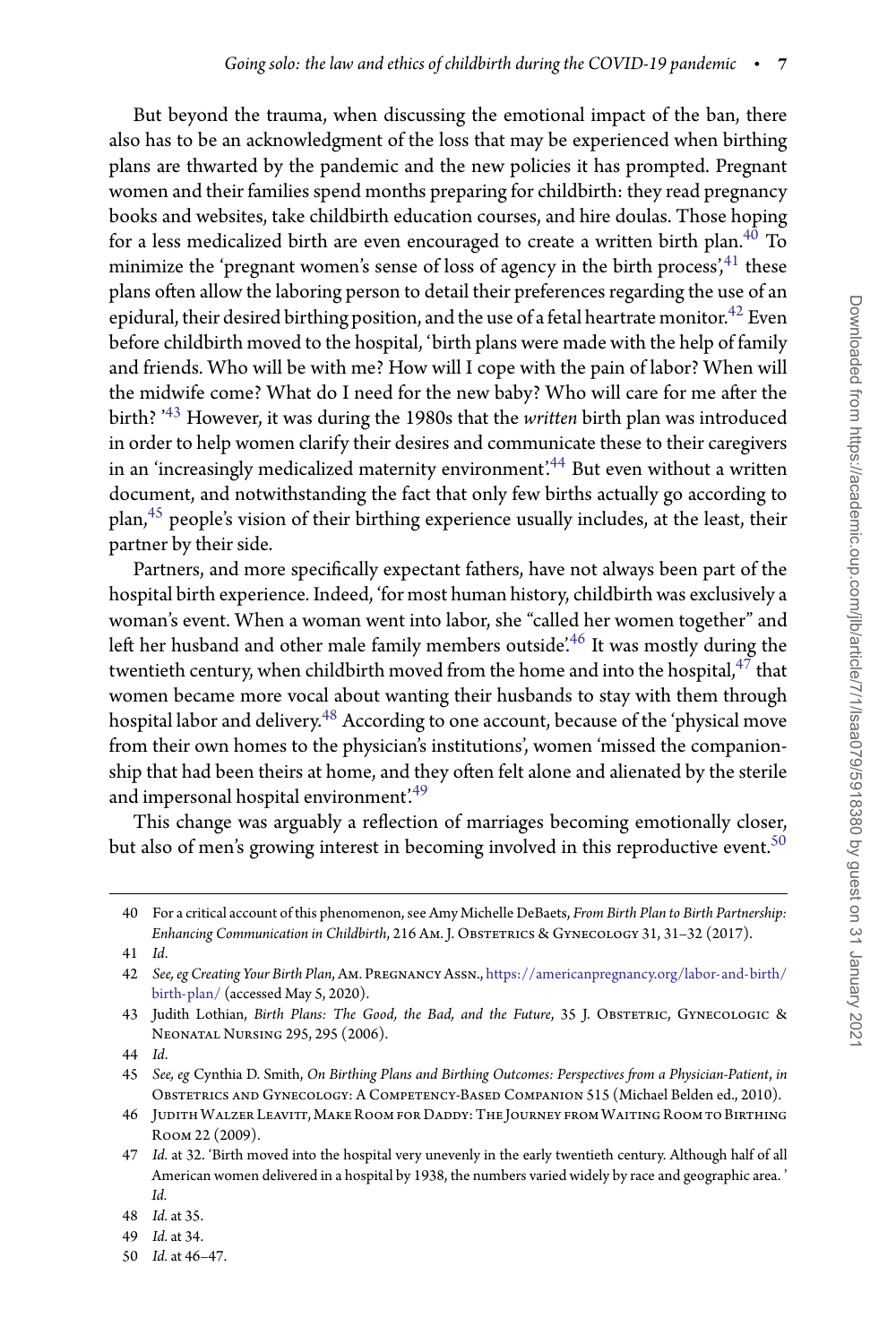At the time women were giving birth alone, 'men sat, also alone, a few rooms away, in maternity waiting rooms'—an experience an increasing number of them found 'frustrating and unsatisfactory'.<sup>51</sup> The expectant fathers found themselves 'increasingly curious about what the women were doing, concerned about their suffering, and eager to share the experience with the women they loved'.<sup>[52](#page-7-1)</sup> Even the men who did not choose to join their wives in the delivery room appreciated the opportunity to decide for themselves.<sup>[53](#page-7-2)</sup> Soon, even obstetrics physicians sought more flexible hospital policies, 'as they saw the benefits to the hospital staff and to themselves of having the men in the labor rooms supporting their wives'.<sup>[54](#page-7-3)</sup>

Today, however, expectant fathers have 'created unprecedented new roles for them-selves to participate in a traditionally women's event.<sup>[55](#page-7-4)5</sup> By supporting their partners and witnessing the births of their children, expectant parents are able to bond with their families 'in new and mutually beneficial ways['.56](#page-7-5) Even though the effects of fathers' attendance during childbirth are relatively understudied and undertheorized, some studies indicate that the presence of a companion during labor 'can reduce the pain, anxiety, and fatigue of the mother', and even shorten the labor.<sup>[57](#page-7-6)</sup> The presence of a father in the delivery room may even lead to greater involvement in his child's life.<sup>58</sup>

The doors of the delivery room are now open not just to husbands: 'male lovers, lesbian partners, adoptive parents, and other friends, family members, and siblings, whom the woman had identified as necessary to her well-being, are now invited in.<sup>59</sup> Of course, these doors did not open for everyone at once. For example, lesbian partners were historically left out and disregarded by health care providers, and their role in the childbirth experience is still often misunderstood or ignored.<sup>[60](#page-7-9)</sup> Furthermore,  $\int$  [w] hile most clinical environments are welcoming to doulas at this point in time', they are still banned from attending some delivery rooms.<sup>61</sup> 'Because of the intermediary position doulas occupy, the negotiations they perform are often highly loaded exchanges that almost always involve some measure of both resistance to and accommodation of mainstream obstetric practice.['62](#page-7-11) Although such obstacles remain, medical facilities are now built to accommodate several people in the delivery rooms, and medical students are being taught how to 'manage a crowd' around the delivery bed. $63$  Indeed, family

- <span id="page-7-2"></span>54 *Id.* at 84.
- <span id="page-7-3"></span>55 *Id.* at 286.
- <span id="page-7-4"></span>56 *Id.* at 285.

<span id="page-7-7"></span>58 Jennifer L. Bellamy, Matthew Thullen & Sydney Hans, *Effect of Low-Income Unmarried Fathers' Presence at Birth on Involvement*, 77 J. Marriage & Fam. 647 (2015). *See also* Shefaly Shorey, Lina Ang, Esther C.L. Goh,Mihir Gandhi, *Factors Influencing Paternal Involvement During Infancy: A Prospective Longitudinal Study*, 75 J. Advanced Nursing 357 (2019).

62 *Id*.

<sup>51</sup> *Id.* at 47.

<span id="page-7-0"></span><sup>52</sup> *Id.* at 85.

<span id="page-7-1"></span><sup>53</sup> *Id.* at 81.

<span id="page-7-6"></span><span id="page-7-5"></span><sup>57</sup> Lars Plantin, Adepeju Aderemi Olukoya & Pernilla Ny, *Positive Health Outcomes of Fathers' Involvment in Pregnancy and Childbirth Paternal Support: A Scope Study Literature Review*, 9 Fathering 87, 96 (2011).

<sup>59</sup> Leavitt, *supra* note 46, at 284.

<span id="page-7-9"></span><span id="page-7-8"></span><sup>60</sup> Alison J. McManus, Lauren P. Hunter & Hope Renn, *Lesbian Experiences and Needs During Childbirth: Guidance for Health Care Providers*, 35 J. Obstetric, Gynecologic & Neonatal Nursing 13, 16 (2006).

<span id="page-7-10"></span><sup>61</sup> Monica Reese Basile, Reproductive Justice and Childbirth Reform: Doulas as Agents of Social Change 99 (May, 2012) (Ph.D. thesis, University of Iowa) (ProQuest).

<span id="page-7-12"></span><span id="page-7-11"></span><sup>63</sup> Leavitt, *supra* note 46, at 285.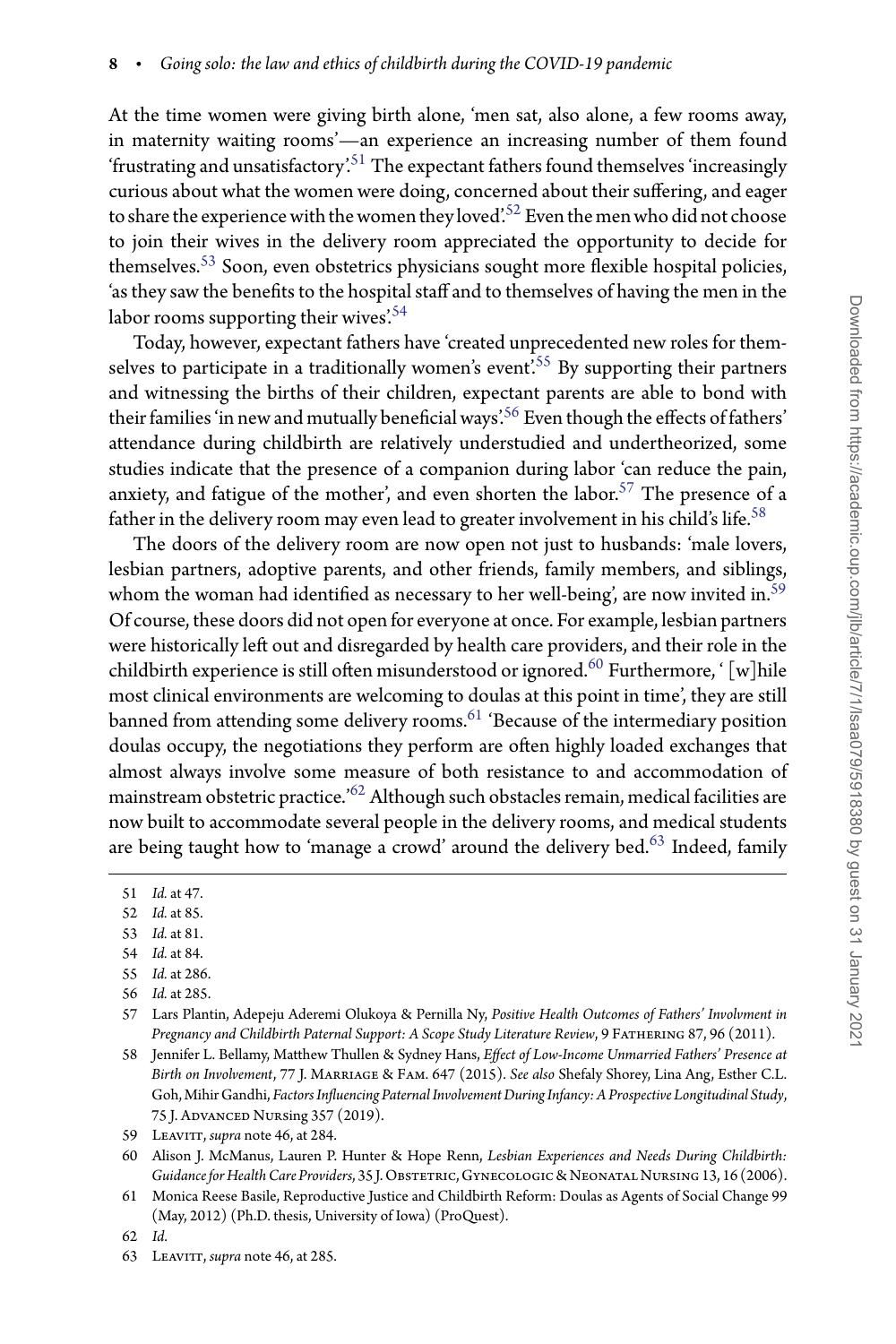members and other supports persons are considered by many hospitals as 'an important and necessary role in helping patients recover.<sup>64</sup> This is especially true for obstetric departments across the country that in pre-coronavirus days prided themselves in providing overnight accommodations for partners or support persons and familycentered environment for siblings and other family members, as well as welcoming doulas.<sup>65</sup>

Another factor that contributed to the mid-twentieth century entrance of spouses into labor rooms is that medical treatments, interventions, and procedures had been carried out without the woman's full knowledge and consent.<sup>66</sup> Even research from recent years indicates that informed consent, which requires that patients understand the benefits and risks of proposed procedures and provide their consent, is not consistently obtained during childbirth. $^{67}$  $^{67}$  $^{67}$  Although this requirement of informed consent 'is deeply enshrined in both US moral and legal doctrine'[,68](#page-8-4) women's birth stories reveal that they have been induced and sedated, and have even undergone cesarean sections without having given consent. $69$  The pervasiveness of the phenomena prompted several scholars to underscore the idea that childbirth, in and of itself, does not constitute a 'medical emergency' as defined in the informed consent doctrine, $70$  and that despite the pain of labor, women do retain the capacity to give informed consent during childbirth.[71](#page-8-7)

The importance of informed consent, specifically in the context of childbirth, provides therefore a third element of the ethical argument against requiring women to give birth alone. The presence of a support person may be able to ensure that the laboring woman's medical autonomy is not violated. For those who must give birth alone, not only is the person they would usually confide in and turn to when making reproductive health decisions missing; there is also no one close by to ensure that they receive the care they have agreed to. This may affect routine birth-related decisions

<span id="page-8-0"></span><sup>64</sup> *Your Care Partners*, Lenox Hill Hosp. Northwell Health, [https://lenoxhill.northwell.edu/patients](https://lenoxhill.northwell.edu/patients-families-visitors/your-care-partners)[families-visitors/your-care-partners](https://lenoxhill.northwell.edu/patients-families-visitors/your-care-partners) (accessed May 5, 2020).

<span id="page-8-1"></span><sup>65</sup> See, eg Labor and Delivery, VALLEY HEALTH SYS., [https://www.valleyhealth.com/services/labor-and-deli](https://www.valleyhealth.com/services/labor-and-delivery) [very](https://www.valleyhealth.com/services/labor-and-delivery) (accessed May 5, 2020); *Labor & Delivery Services at University Hospitals Birthing Center in Cleveland, OH*, UH Cleveland Med. Ctr., [https://www.uhhospitals.org/locations/uh-cleveland-medical-center/](https://www.uhhospitals.org/locations/uh-cleveland-medical-center/services/childbirth) [services/childbirth](https://www.uhhospitals.org/locations/uh-cleveland-medical-center/services/childbirth) (accessed May 5, 2020); *Labor and Delivery Care*, STANFORD CHILD. HEALTH, [https://](https://www.stanfordchildrens.org/en/service/labor-and-delivery) [www.stanfordchildrens.org/en/service/labor-and-delivery](https://www.stanfordchildrens.org/en/service/labor-and-delivery) (accessed May 5, 2020).

<span id="page-8-2"></span><sup>66</sup> Martin P. Johnson, *An Exploration of Men's Experience and Role at Childbirth*, 10 J. Men's Studies 165, 166 (2002).

<span id="page-8-3"></span><sup>67</sup> *See generally* Allison B. Wolf & Sonya Charles, *Childbirth Is Not an Emergency: Informed Consent in Labor* and Delivery, 11 In $\text{T}'$ L J. FEMINIST APPROACHES TO BIOETHICS 23 (2018); Christine H. Morton, Megan M. Henley, Marla Seacrist & Louise Marie Roth, *Bearing Witness: United States and Canadian Maternity Support Workers' Observations of Disrespectful Care in Childbirth*, 45 Birth 263 (2018); Borges, *supra* note  $2.5.$ 

<sup>68</sup> Wolf & Charles, *supra* note 67, at 23.

<span id="page-8-5"></span><span id="page-8-4"></span><sup>69</sup> Jessica Flanigan, *Obstetric Autonomy and Informed Consent*, 19 Ethical Theory & Moral Prac. 225  $(2016).$ 

<span id="page-8-6"></span><sup>70 &#</sup>x27;One of the four major exceptions to a physician's requirement to obtain express informed consent is in the setting of a medical emergency *...* . [A] medical emergency occurs when the patient is incompetent to make medical decisions and immediate medical action is necessary to prevent significant harm or to save a human life. ' Hindi Stohl, *Childbirth Is Not a Medical Emergency: Maternal Right to Informed Consent* Throughout Labor and Delivery, 38 J. LEGAL MED. 329, 336 (2018).

<span id="page-8-7"></span><sup>71</sup> *Id*. at 343. *See also* Wolf & Charles, *supra* note 67.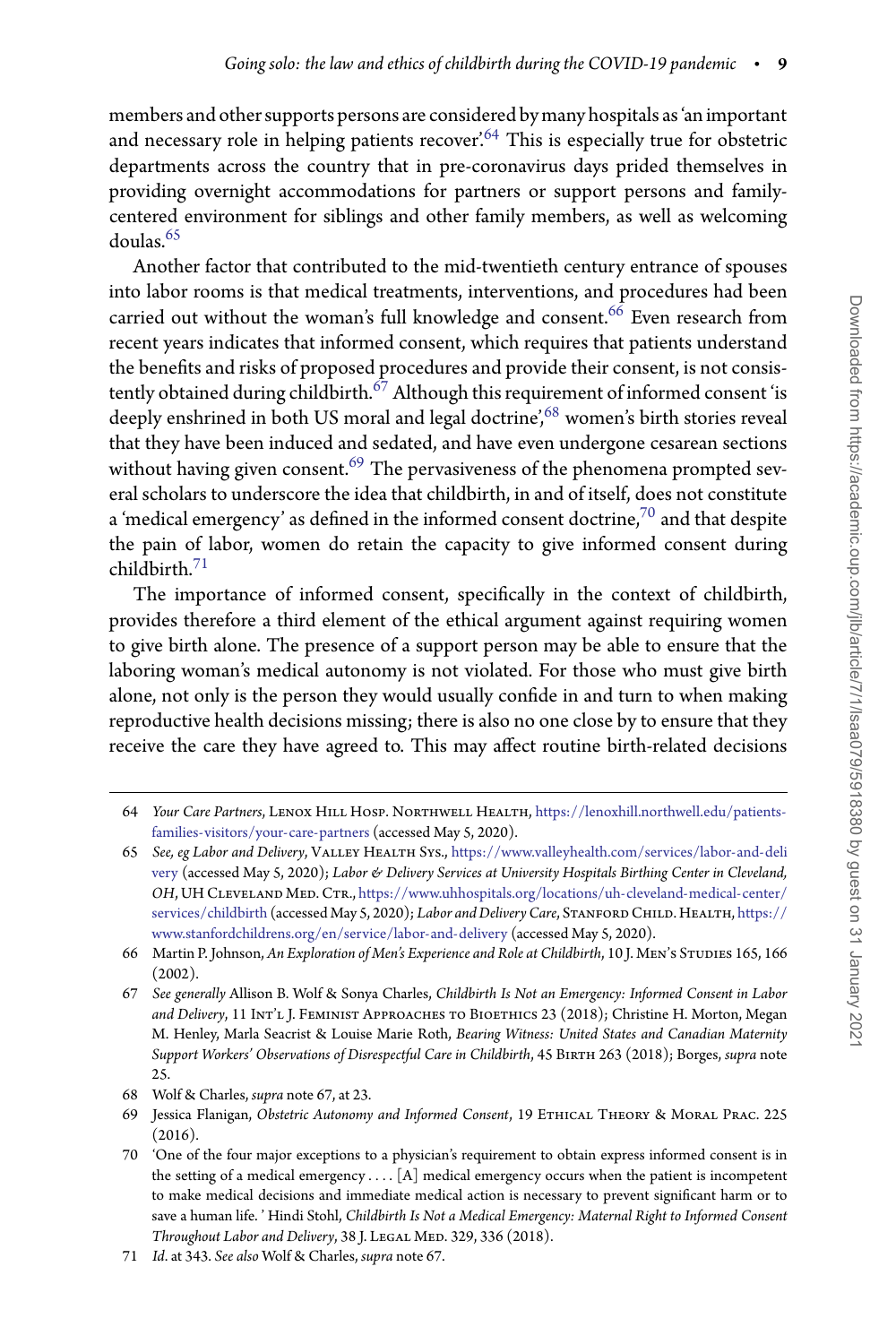about induction, pain relief measures, episiotomy, artificial rupture of membranes, and whether to be admitted to the hospital in the first place.<sup>72</sup> But it is even more critical for decisions about whether to undergo surgical delivery, or other types of emergency medical procedures.[73](#page-9-1)

Lastly, for each of these considerations within the ethical debate over banning partners and support people from being present at childbirth, it is important to acknowledge the disproportionate effect such regulations may have across race, class, and gender. In a 2013 survey of American women who gave birth in 2011 and 2012, 13 per cent of respondents indicated that they experienced discrimination due to race, ethnicity, language, or culture during their hospitalization for childbirth.<sup>[74](#page-9-2)</sup> A more recent study found, inter alia, that 'Black women who delivered by cesarean reported strikingly lower levels of shared decision making compared to White women', and that the 'decision making process leading up to cesarean delivery was more likely to be problematic for Black women.<sup>75</sup> As one obstetric physician from California explained, with regard to the effect hospital policies may have on women of color and at-risk people: 'The marginalized just become more marginalized when there is stress on the system<sup>'76</sup>

Underscoring the differential effects the pandemic may have on those giving birth, a recent *New York Times* article described how some expectant mothers who can affordto do so have chosen to leave the state and give birth in areas 'with less besieged hospitals and fewer coronavirus cases<sup>'[77](#page-9-5)</sup> In a more recent article, a New York-based physician explained that '[t]he hospitals that have been most overwhelmed by the pandemic are the same hospitals that Black and brown women in New York City are predominantly giving birth in['.78](#page-9-6) It is within this social context of medical provision that any policy

<span id="page-9-0"></span><sup>72</sup> Kathleen Rice Simpson, *Partnering with Patients and Families during Childbirth: Confirming Knowledge for Informed Consent*, 44 Am. J. Maternal/Child Nursing 180 (2019).

<span id="page-9-1"></span><sup>73</sup> Assuming, of course, the laboring person is not incapacitated, in which case it may fall under one of the four exceptions of the informed consent doctrine.

<span id="page-9-2"></span><sup>74</sup> Eugene R. Declercq, Carol Sakala, Maureen P. Corry, Sandra Applebaum & Ariel Herrlich, *Listening to Mothers III: Pregnancy and Birth, CHILDBIRTH CONNECTION (2013), available at [https://www.nationa](https://www.nationalpartnership.org/our-work/resources/health-care/maternity/listening-to-mothers-iii-pregnancy-and-birth-2013.pdf)* [lpartnership.org/our-work/resources/health-care/maternity/listening-to-mothers-iii-pregnancy-and-bi](https://www.nationalpartnership.org/our-work/resources/health-care/maternity/listening-to-mothers-iii-pregnancy-and-birth-2013.pdf) [rth-2013.pdf](https://www.nationalpartnership.org/our-work/resources/health-care/maternity/listening-to-mothers-iii-pregnancy-and-birth-2013.pdf) (accessed May 5, 2020).

<span id="page-9-3"></span><sup>75</sup> Laura B. Attanasio, Katy B. Kozhimannil, Kristen H. Kjerulff, *Factors Influencing Women's Perceptions of Shared Decision Making During Labor and Delivery: Results from a Large-Scale Cohort Study of First Childbirth*, 101 Patient Educ. & Couns. 1130, 1134 (2018). *See also* Laura B. Attanasio & Rachel R. Hardeman, Declined Care and Discrimination During the Childbirth Hospitalization, 232 Soc. Sci. & MED. 270 (2019).

<span id="page-9-4"></span><sup>76</sup> Eileen Guo, *Coronavirus Threatens an Already Strained Maternal Health System*, N.Y. Times (Mar. 26, 2020), [https://www.nytimes.com/2020/03/26/us/coronavirus-pregnancy-maternal-health-system.](https://www.nytimes.com/2020/03/26/us/coronavirus-pregnancy-maternal-health-system.html) [html](https://www.nytimes.com/2020/03/26/us/coronavirus-pregnancy-maternal-health-system.html) (accessed May 5, 2020). *See also* Khiara M. Bridges, Reproducing Race: An Ethnography of Pregnancy as a Site of Racialization (2011).

<span id="page-9-5"></span><sup>77</sup> ChristinaCaron &Katie Van Syckle, *Some PregnantWomenWho Can Affordto Are Fleeing New York City*, N.Y. Times (Apr. 1, 2020), [https://www.nytimes.com/2020/04/01/parenting/pregnant-women-nyc-corona](https://www.nytimes.com/2020/04/01/parenting/pregnant-women-nyc-coronavirus.html) [virus.html](https://www.nytimes.com/2020/04/01/parenting/pregnant-women-nyc-coronavirus.html) (accessed May 5, 2020).

<span id="page-9-6"></span><sup>78</sup> Emily Bobrow, *She Was Pregnant with Twins During COVID. Why Did Only One Survive?* N.Y. Times (Aug. 6, 2020), <https://www.nytimes.com/2020/08/06/nyregion/childbirth-Covid-Black-mothers.html> (accessed May 5, 2020). But as the article notes, 'even when Black and Latina women gave birth in the same New York City hospitals as white women, and had similar insurance, they were still more likely to experience a life-threatening complication than white mothers'. *Id*. *See also* Elizabeth A. Howell, Natalia N. Egorova, Teresa Janevic, Michael Brodman, Amy Balbierz, Jennifer Zeitlin & Paul L. Hebert, *Race and*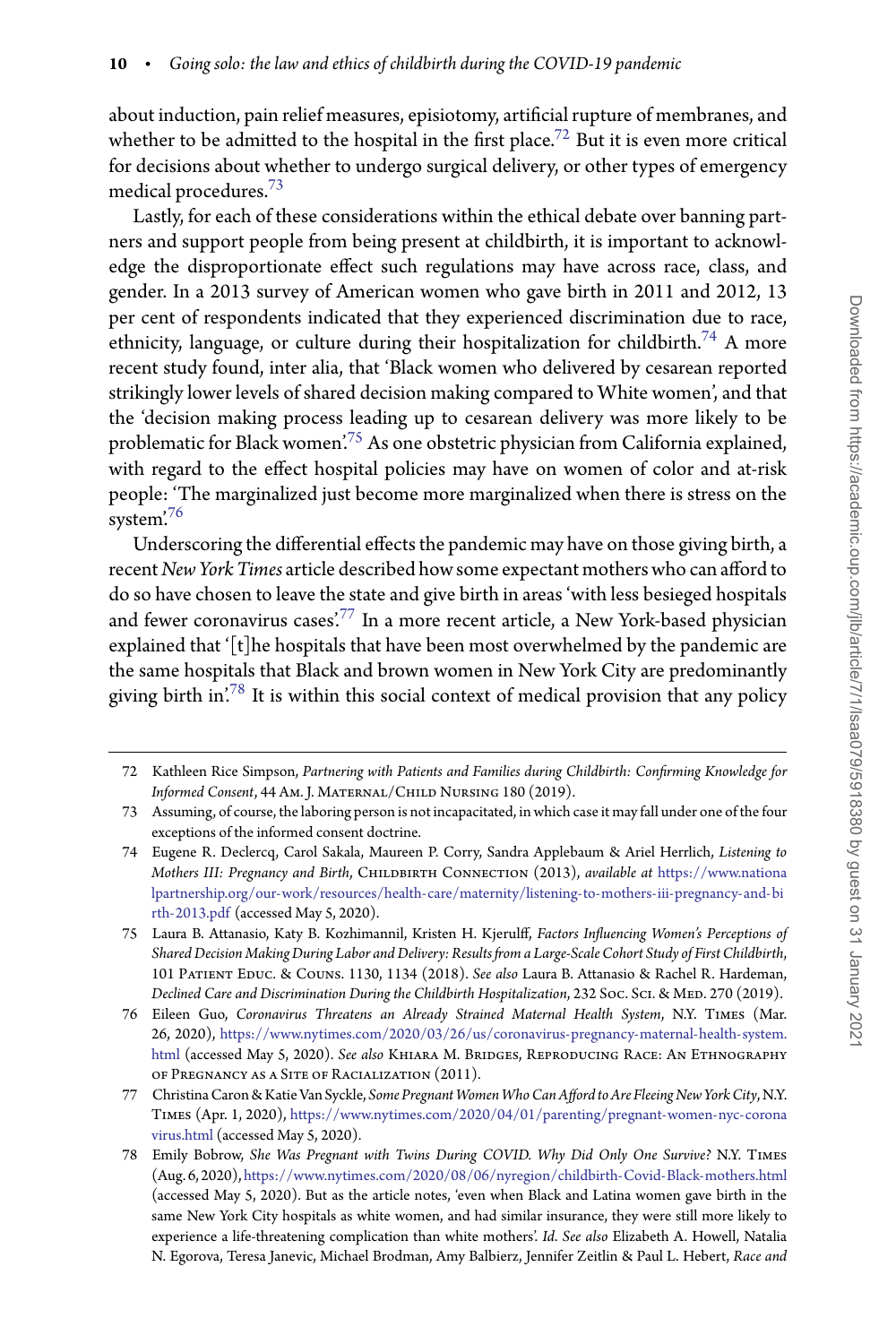meant to regulate the childbirth experience should be evaluated—understanding all of the potential harms before weighing them against the benefits.

## III. LEGAL CONSIDERATIONS

In addition to the ethical issues raised by the decision to regulate women's labor and delivery experience, there are also legal considerations about the nature of the rights at stake and the laws that protect these rights. As mentioned above, in 2004 the WHO released a statement that helped bring much-needed global attention to the fact that women experience various forms of disrespect and abuse during childbirth.<sup>[79](#page-10-0)</sup> In a more recent statement, the organization stressed that '[e]very woman has the right to the highest attainable standard of health, which includes the right to dignified, respectful health care throughout pregnancy and childbirth, as well as the right to be free from violence and discrimination.<sup>80</sup> Such behaviors can 'amount to a violation of a woman's fundamental human rights, as described in internationally adopted human rights standards and principles.<sup>81</sup> These include such rights as autonomy, dignity, and bodily integrity.<sup>82</sup> Guidelines issued by the WHO and other organizations, including the International Federation of Gynecology and Obstetrics, the White Ribbon Alliance, and the International Pediatric Association, have proposed several criteria for establishing mother−baby friendly birthing facilities, which include allowing 'all birthing women the comfort of at least one person of her choice (eg father, partner, family member, friend, and traditional birth attendant as culturally appropriate) to be with her throughout labor and birth.<sup>83</sup>

Indeed, in the days following the publication of hospital policies that responded to the pandemic by banning partners and support people from obstetric departments, many reports and commentaries have pointed out the fact that such policies may not conform with international standards of care.<sup>84</sup> In some countries, forcing women to birth alone could also violate national laws that safeguard women's rights at childbirth. Argentina, for example, in 2004 adopted a legal framework that 'introduced a human rights-based approach to childbirth that was meant to ensure to women a more dig-nified and respectful experience in facility-based childbirth<sup>2[85](#page-10-6)</sup> And in 2007, Venezuela passed a law protecting the 'right of women to a life free of violence', which included

Ethnicity, Medical Insurance, and Within-Hospital Severe Maternal Morbidity Disparities, 135 OBSTETRICS & Gynecology 285 (2020).

<span id="page-10-0"></span><sup>79</sup> Camilla Pickles, *Leaving Women Behind: The Application of Evidence-Based Guidelines, Law, and Obstetric Violence by Omission*, *in* Childbirth, Vulnerability & Law, *supra* note 26, at 140, 140.

<span id="page-10-1"></span><sup>80</sup> World Health Organization, *The Prevention and Elimination of Disrespect and Abuse During Facility-Based Childbirth* (2015), *available at* [https://apps.who.int/iris/bitstream/handle/10665/134588/WHO\\_](https://apps.who.int/iris/bitstream/handle/10665/134588/WHO_RHR_14.23_eng.pdf?sequence=1) [RHR\\_14.23\\_eng.pdf?sequence=1](https://apps.who.int/iris/bitstream/handle/10665/134588/WHO_RHR_14.23_eng.pdf?sequence=1) (accessed May 5, 2020).

<sup>81</sup> *Id.*

<span id="page-10-3"></span><span id="page-10-2"></span><sup>82</sup> Elizabeth Prochaska, *Human Rights Law and Challenging Dehumanisation in Childbirth: A Practitioner's Perspective*, *in* Childbirth, Vulnerability & Law, *supra* note 26, at 132, 132.

<span id="page-10-4"></span><sup>83</sup> Int'l Fed'n Gynecology & Obstetrics, Int'l Confed'n Midwives, White Ribbon Alliance, Int'l Pediatric Ass'n, World Health Org., *FIGO Guidelines: Mother* − *Baby Friendly Birthing Facilities*, 128 Int'l J. Gynecology & Obstetrics 95, 96 (2015).

<span id="page-10-5"></span><sup>84</sup> See, eg Irin Carmon, More Hospitals Are Banning Partners From Delivery Rooms, CUT (Mar. 23, 2020), <https://www.thecut.com/2020/03/delivery-room-visitor-bans-are-confusing-patients.html> (accessed May 5, 2020).

<span id="page-10-6"></span><sup>85</sup> Borges, *supra* note 25, at 829*.*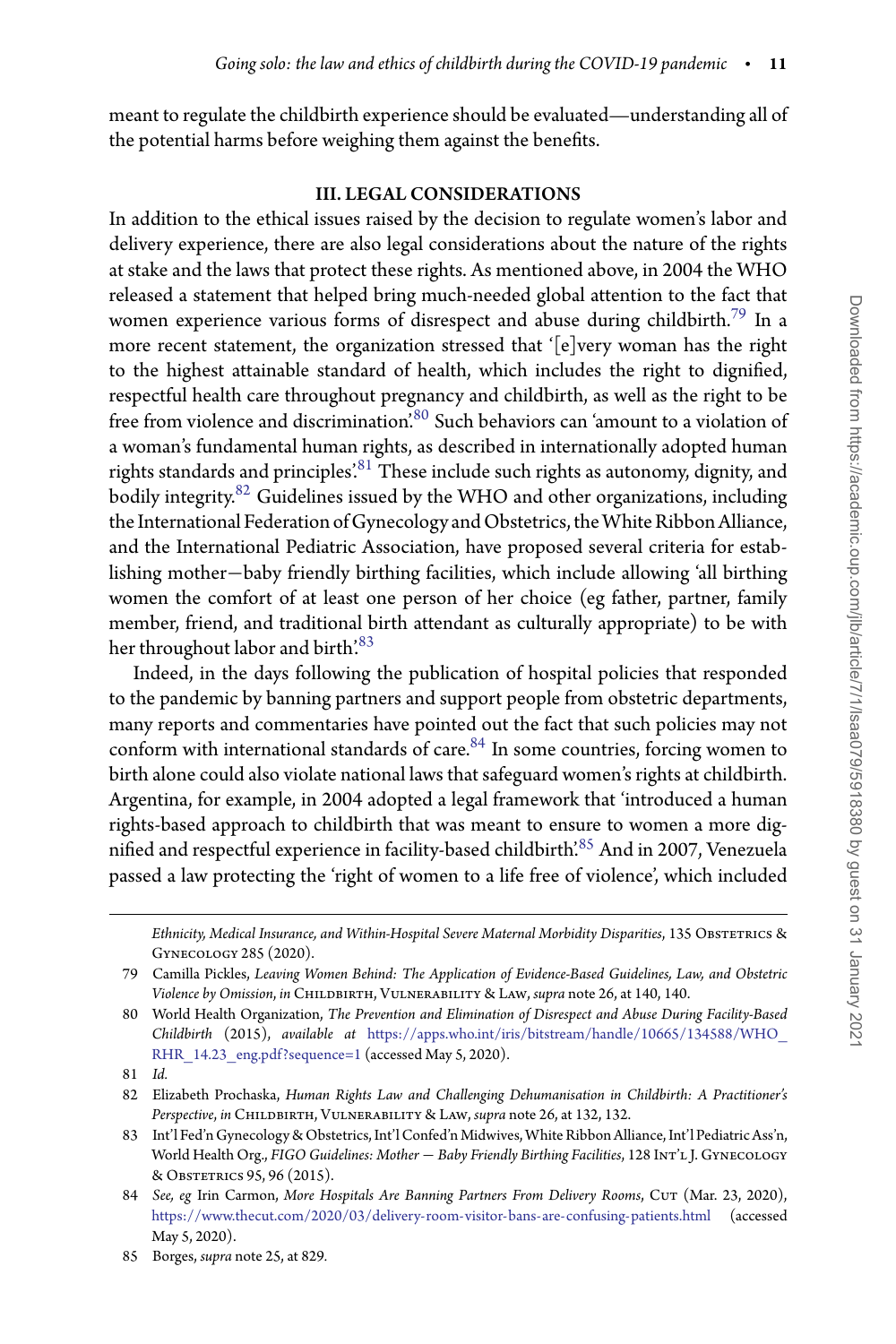specific provisions addressing the problem of obstetric violence, placing it within the broader context of gender-based violence.<sup>86</sup> The term 'obstetric violence' is defined as ' *...* the appropriation of the body and reproductive processes of women by health personnel, which is expressed as dehumanized treatment, an abuse of medication, and to convert the natural processes into pathological ones, bringing with it loss of autonomy and the ability to decide freely about their bodies and sexuality, negatively impacting the quality of life of women'.[87](#page-11-1) Despite this broad definition, in practice, the term obstetric violence has been construed narrowly in Venezuelan jurisprudence to focus onthe misuse of medical interventions and ensuring 'a more humanized approach to childbirth that supports childbirth as a physiological process'.<sup>[88](#page-11-2)</sup>

In stark contrast, legislatures and courts in the USA have done very little to address maternal health care. To begin, the USA has often failed to comply with or even acknowledge international standards related to maternal care, including those set forth by the WHO. Consider, for example, maternal mortality, which continues to be a problem in the USA. Human rights groups around the world have been calling on the USA to do more 'to keep its mothers from dying' since  $2008$ ,  $89$  pointing out that this failure may in fact violate 'a variety of human rights, including the right to life, the right to freedom from discrimination, and the right to the highest attainable standard of health', all of which are guaranteed by international treaties the USA has ratified.<sup>90</sup> Furthermore, a 'huge international effort' to reduce maternal mortality rates has been in the works since 2000, when the United Nations included this among its Millennium Development Goals.<sup>[91](#page-11-5)</sup> Nevertheless,  $\lceil c \rceil$ ompared with the huge efforts in most other countries, there was no large, nationwide effort to reduce US maternal mortality linked to the Millennium Development Goals during this period.<sup>92</sup> In particular, its failure to adopt the World Health Organization definition of maternal death has resulted in 'seriously flawed US maternal mortality data in its data collection', which in turn hinders 'the ability of the USA to prevent these tragic deaths'.<sup>93</sup> Indeed, while maternal mortality declined by 44 per cent worldwide from 1990 to 2015, it had increased in the USA by 27 per cent during the same time period.  $94$ 

Among constitutional rights, those of reproductive autonomy and bodily integrity may intuitively seemto encompass women's rights during childbirth—potentially even the right to have a support person present during delivery. Yet a deeper examination reveals that neither is able to effectively safeguard or even articulate these rights. The

<sup>86</sup> *Id.* at 829–830.

<span id="page-11-0"></span><sup>87</sup> *Id*.

<span id="page-11-1"></span><sup>88</sup> *Id*.

<span id="page-11-3"></span><span id="page-11-2"></span><sup>89</sup> Amy Roeder, *America Is Failing Its Black Mothers*, Harv. Pub. Health (Winter 2019), [https://www.hsph.](https://www.hsph.harvard.edu/magazine/magazine_article/america-is-failing-its-black-mothers/) [harvard.edu/magazine/magazine\\_article/america-is-failing-its-black-mothers/](https://www.hsph.harvard.edu/magazine/magazine_article/america-is-failing-its-black-mothers/) (accessed May 5, 2020).

<span id="page-11-4"></span><sup>90</sup> *Id.* (quoting Nan Strauss & RachelWard,*A Human Rights-Based Approachto Maternal Mortality inthe United States*, *in* Maternal Mortality, Human Rights and Accountability 66, 67 (Paul Hunt & Tony Gray eds., 2013)). Strauss and Ward identify in particular 'the International Covenant on Civil and Political Rights and the International Convention on the Elimination of All Forms of Racial Discrimination. ' *Id.*

<span id="page-11-5"></span><sup>91</sup> Marian F. MacDorman, *The Failure of the United States Maternal Mortality Reporting and Its Impact on Women's Lives*, 45 BIRTH 105, 106 (2018).

<sup>92</sup> *Id.*

<span id="page-11-7"></span><span id="page-11-6"></span><sup>93</sup> *Id. See also* Priya Agrawal, *Maternal Mortality and Morbidity in the United States of America*, 93 Bull. WHO 135 (2015), <https://www.who.int/bulletin/volumes/93/3/14-148627/en/> (accessed May 5, 2020).

<span id="page-11-8"></span><sup>94</sup> MacDorman, *supra* note 91.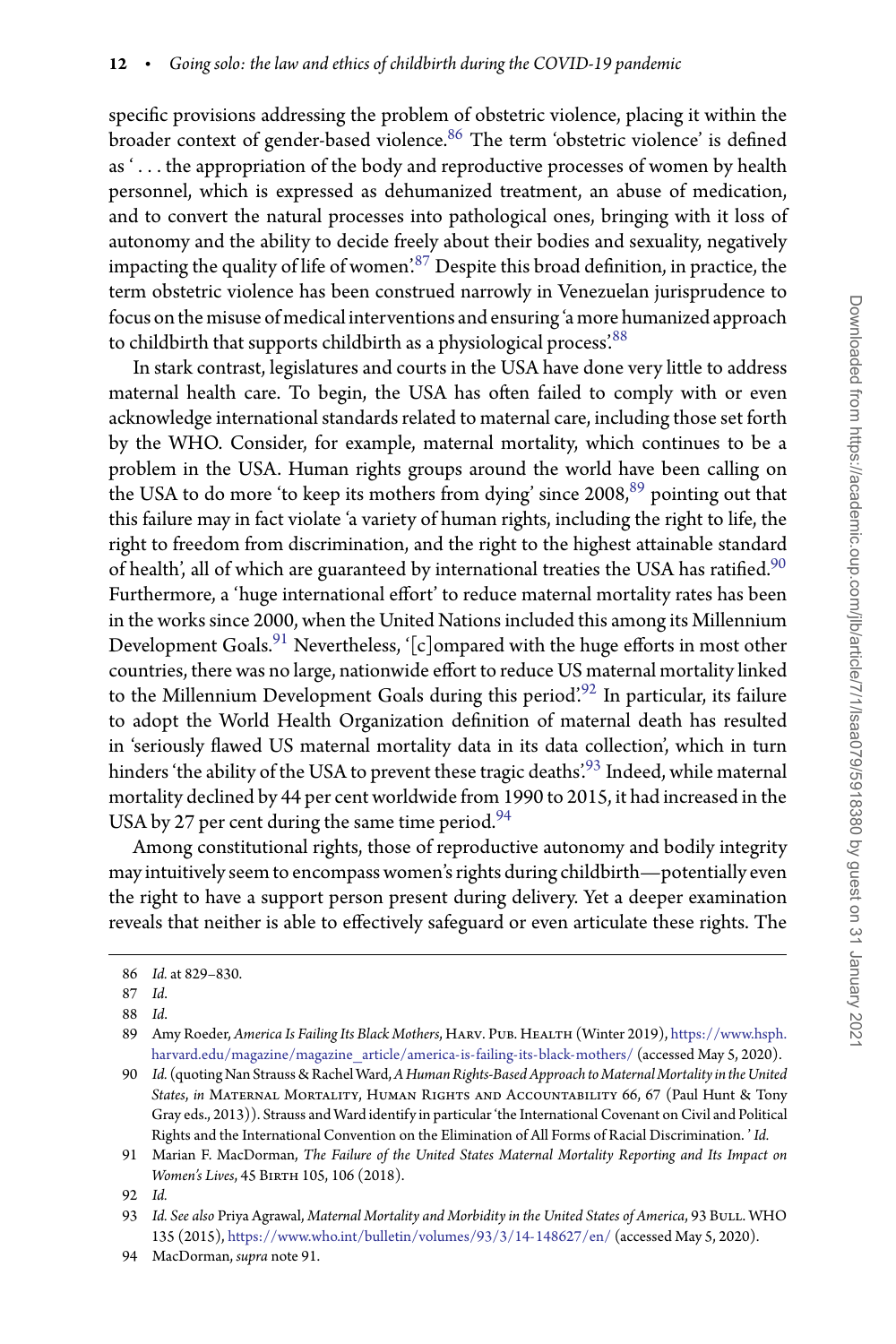constitutional right to reproductive autonomy developed through a series of Supreme Court cases dating back to 1942, which identified marriage and procreation as fundamental rights.<sup>95</sup> A 'zone of privacy created by several fundamental constitutional guarantees' $96$  was found to encompass a right 'to be free from unwarranted governmental intrusion into matters so fundamentally affecting a person as the decision whether to bear or beget a child.<sup>[97](#page-12-2)</sup> However, these cases, while recognizing the right to reproductive autonomy, do not elaborate upon 'the legal rights of the pregnant mother, especially those of the laboring or birthing women.<sup>98</sup>

The constitutional right to bodily integrity similarly fails to articulate or protect women's rights in childbirth. Often framed as the right to refuse medical treatment, this right has been protected both by the Due Process Clause of the Fourteenth Amendment to the USA. Constitution<sup>99</sup> and by the common law.<sup>100</sup> Its development has occurred, inter alia, within court decisions resolving obstetric conflicts, <sup>101</sup> ie cases in which medical staff seek judicial intervention to require that pregnant patients undergo treatment ostensibly in the best interest of the mother or the fetus or both. $^{102}$ Such proposed interventions have included a blood transfusion, induction of labor, a forceps delivery, or, more commonly, a cesarean section.<sup>[103](#page-12-8)</sup> Nevertheless, in most cases these decisions merely reiterate the principal that a 'pregnant woman has the right to decide whether or not to consent to medical treatment.<sup>104</sup> Indeed, these cases not only fail to enumerate additional rights pregnant women may be entitled to before or at the time of delivery, but some courts have even found in favor of the medical staff, thereby undermining birthing rights and interests. As one author explained: 'If courts ignore a woman's interest in her birthing plan, doctors can do the same. By providing

<span id="page-12-0"></span><sup>95</sup> *See, eg* Skinner v. Oklahoma *ex rel.* Williamson, 316 U.S. 535, 541 (1942) (holding that sterilization as punishment for stealing was unconstitutional).

<span id="page-12-1"></span><sup>96</sup> Griswold v. Connecticut, 381 U.S. 479, 485 (1965). *See also* Eisenstadt v. Baird, 405 U.S. 438 (1972) (holding that both the Equal Protection Clause and the constitutional right to privacy guarantee unmarried couples the right to use contraception).

<sup>97</sup> *Eisenstadt*, 405 U.S. at 453.

<span id="page-12-2"></span><sup>98</sup> Stohl, *supra* note 70, at 330.

<span id="page-12-4"></span><span id="page-12-3"></span><sup>99</sup> Cruzan v Dir., Mo. Dep't of Health, 497 U.S. 261 (1990). *See also* Bradley J. Glass, *A Comparative Analysis of the Right of a Pregnant Woman To Refuse Medical Treatment for Herself and Her Viable Fetus: The United* States and United Kingdom, 11 IND. INT'L & COMPAR. L. REV. 507 (2001).

<span id="page-12-5"></span><sup>100 &#</sup>x27;No right is held more sacred, or is more carefully guarded, by the common law, than the right of every individual to the possession and control of his own person, free from restraint or interference of others, unless by clear and unquestionable authority of law. ' Union Pac. Ry. Co. v. Botsford, 141 U.S. 250, 251 (1891).

<span id="page-12-6"></span><sup>101</sup> *See eg* Pemberton v. Tallahassee Mem'l Reg'l Med. Ctr., Inc., 66 F. Supp. 2d 1247 (N.D. Fla. 1999); *In re Madyun*, 114 Daily Wash.L.Rptr. 2233 (D.C.Super.Ct. July 26, 1986) (as reported in *In re AC* 573 A 2d 1235 app. at 1259–64 (D.C. 1990)); Crouse Irving Mem'l Hosp., Inc. v. Paddock, 485 N.Y.S.2d 443 (Sup, 1985); Jefferson v. Griffin Spalding Cnty. Hosp. Auth., 247 Ga. 86 (1981); Raleigh Fitkin-Paul Morgan Mem'l Hosp. v Anderson, 201 A.2d 537, 538 (1964). *See also* John Seymour, Childbirth and the Law 7–32 (2000).

<span id="page-12-7"></span><sup>102</sup> *See generally* Sheena Meredith, Policing Pregnancy: The Law and Ethics of Obstetric CONFLICT (2016).

<sup>103</sup> Seymour, *supra* note 101, at 20–21.

<span id="page-12-9"></span><span id="page-12-8"></span><sup>104</sup> *Id*. at 25. *See also* In re A.C., 573 A.2d 1235, 1237 (D.C. 1990) ('In virtually all cases the question of what is to be done is to be decided by the patient—the pregnant woman—on behalf of herself and the fetus. ' The court later qualified that it must abide by those wishes 'unless there are truly extraordinary or compelling reasons to override them', thus leaving room for compulsory intervention on behalf of the fetus.)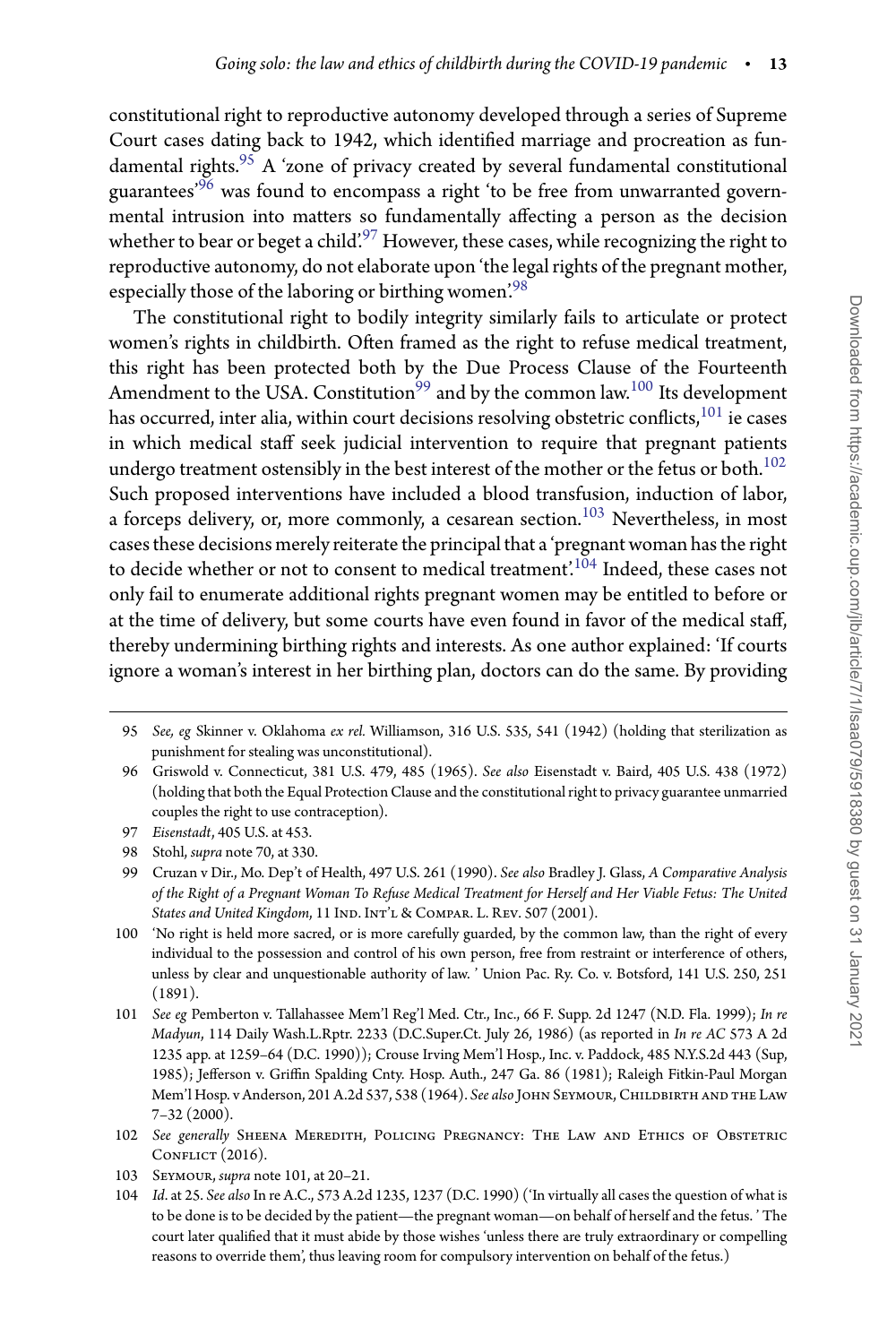a justification for forcing a woman to undergo an unconsented medical procedure, doctors, regardless of their true reasons, may ignore a woman's birthing plan if it is not in accordance with their recommendation, ultimately offering negligible deference to a woman's birthing plan. '[105](#page-13-0)

Avenues that may be available through the common law—namely, the doctrine of informed consent and fiduciary law—fare no better in substantiating women's birthing rights, including the right to a support person during delivery. Application of the informed consent doctrine, which protects the right to bodily integrity by guaranteeing a patient's right to control medical decision making, is complicated by the physical and emotional elements of childbirth. These aspects of the experience have led some to conclude that birthing women inherently lack the competence to make decisions concerning their care.[106](#page-13-1) The doctrine is further complicated by the presence of the fetus, especially in states where it is considered an independent legal entity.<sup>107</sup> Indeed, 'the fetus has become the dominant putative plaintiff in modern obstetric malpractice cases, distorting and diminishing the rights and remedies of birthing women as patients and as plaintiffs['.108](#page-13-3)

Fiduciary law offers another potential legal framework for the regulation of childbirth. Because 'the moral themes of power, vulnerability, and dependence [are] at the heart of fiduciary law',  $109$  it can be a useful lens through which to analyze claims of mistreatment during childbirth, which violates a patient's trust and leads to physical, emotional, or psychological harms. $110$  Even though physicians were not originally recognized as fiduciaries, courts have subsequently found that fiduciary principles 'are at the heart of the doctor-patient relationship'.<sup>111</sup> However, fiduciary law, like the informed consent doctrine, has its limits when applied to maternity care and childbirth.[112](#page-13-7) Courts hold physicians liable only when they breach their duties 'to keep information confidential, to disclose financial interests in medical research, and to refrain from abandoning patients, as well as the duty to obtain informed consent.<sup>[113](#page-13-8)</sup> However, licensing boards and medical associations have not explicitly defined any further fiduciary duties owed by physicians or the legal consequences of violating such duties; this 'limit[s] the utility of fiduciary principles to address misconduct that is currently beyond the reach of tort law.<sup>[114](#page-13-9)</sup>

As this overview of US law suggests, not only are women's birthing rights not protected by the Constitution, but even doctrines from other areas such as tort and fiduciary law fail to provide recourse for patients who suffered an emotional or physical

<span id="page-13-0"></span><sup>105</sup> Sarah D. Murphy, *Labor Pains in Feminist Jurisprudence: An Examination of Birthing Rights*, 8 Ave Maria L. Rev. 443, 467 (2010).

<sup>106</sup> Stohl, *supra* note 70, at 339.

<span id="page-13-2"></span><span id="page-13-1"></span><sup>107</sup> *Id.* at 331. *See also* Wendy Chavkin & Farah Diaz-Tello, *When Courts Fail:* Physicians' *Legal and Ethical Duty* to Uphold Informed Consent, 1 COL. MED. REV. 6 (2017).

<sup>108</sup> Jamie R. Abrams, Distorted and Diminished Tort Claims for Women, 34 CARDOZO L. REV. 1955, 1958 (2013).

<span id="page-13-4"></span><span id="page-13-3"></span><sup>109</sup> Elizabeth Kukura, *Obstetric Violence Through a Fiduciary Lens, in* Childbirth, Vulnerability & Law, *supra* note 26, at 204, 208 [hereinafter Kukura, *Fiduciary Lens*]. *See also* Kukura, *Obstetric Violence*, *supra* note 25, at 790–792.

<sup>110</sup> Kukura, *Fiduciary Lens*, *supra* note 109, at 208–222.

<span id="page-13-5"></span><sup>111</sup> *Id.* at 204–205.

<span id="page-13-6"></span><sup>112</sup> *Id.* at 222.

<span id="page-13-7"></span><sup>113</sup> *Id*.

<span id="page-13-9"></span><span id="page-13-8"></span><sup>114</sup> *Id*.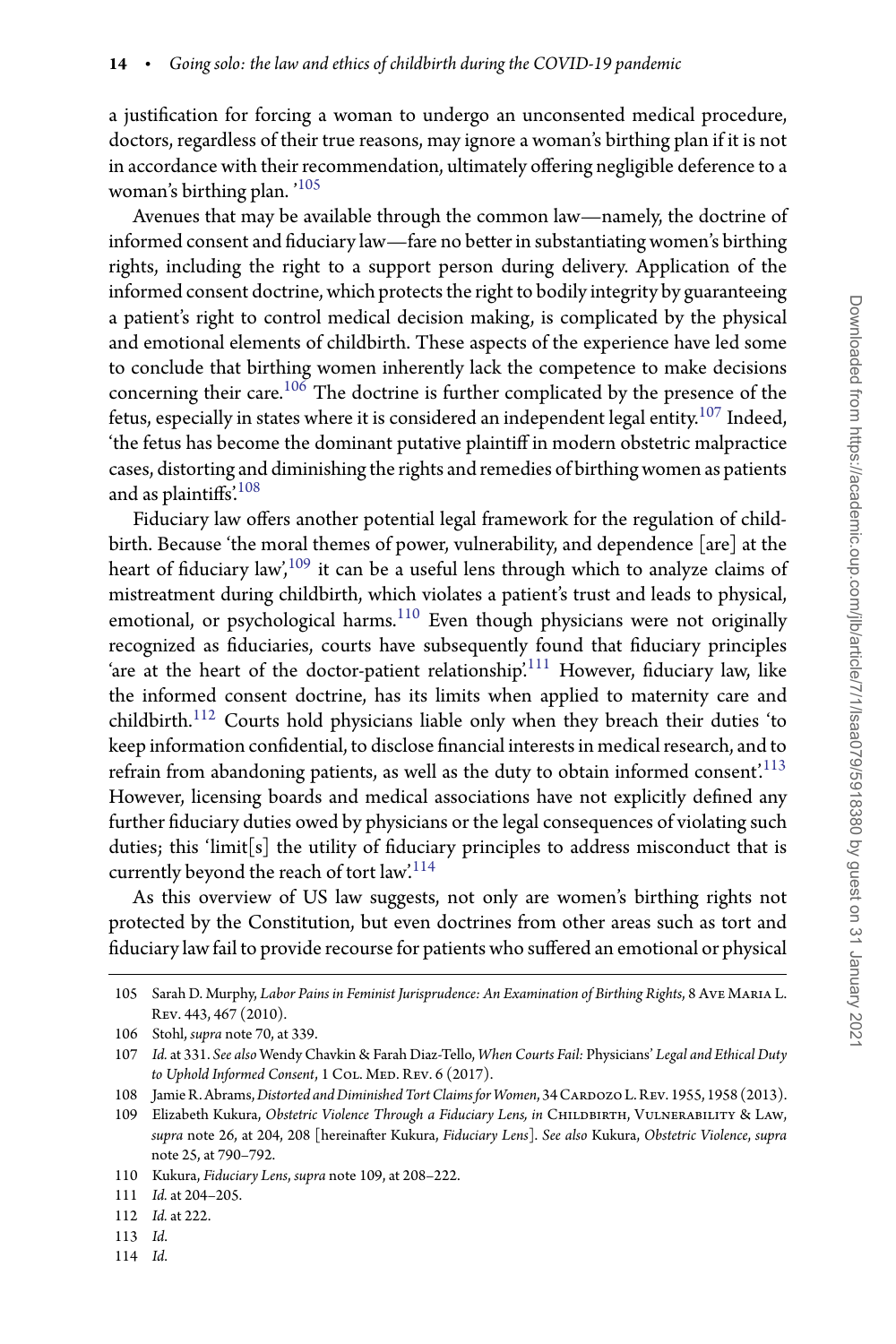harm due to hospital policies like those that ban support persons. In this sense, part of the anger and confusion that many people experienced after learning of the new policies may have come from realizing that to date, there are no US laws that would prevent a hospital from forcing women to birth alone.

#### IV. A CHANCE FOR REFORM?

The COVID-19 pandemic has had overwhelming emotional, physical, and psychological consequences for people's lives, some of which have yet to be fully realized. But there is also room to consider the opportunities for reform that it creates. This part of the Essay makes three recommendations to better address the issue of women's rights in childbirth. First, it proposes the adoption of a more comprehensive approach in reproductive scholarship—one that views reproductive law as a *separate* legal field worthy of exploration and theorization. Second, it recommends that courts expand their application of the constitutional right to reproductive autonomy to include the right to control where and how women give birth. Lastly, this essay recommends that courts and legislators do more to legally recognize the various reproductive harms women constantly endure during childbirth.

Despite the growing attention to and focus on women's reproductive lives over the past few decades, the reproductive rights discourse in the USA has tended to focus on access to abortion and contraceptive care. Recently, women's rights *during* childbirth have received more scholarly attention, mainly in regard to the problems of forced cesarean sections and obstetric violence.<sup>115</sup> However, this topic, and reproductive law in general, are often considered an offshoot or niche subset of such traditional areas as family law or constitutional law, which fail to account for the range of issues that this area of law entails. Taking a comprehensive approach to this subject—examining the larger relationship between law and reproduction, so that issues such as women's rights to be free from coercion, abuse, and violence, as well as to have a support person during childbirth, might be considered alongside more traditional issues such as abortion and contraception—would help to generate a more meaningful scholarly discussion of the hardships women regularly face during childbirth.

Additionally, courts have at least one ready tool to protect women's rights during childbirth: the constitutional right to reproductive autonomy. Developed primarily through cases addressing the use of contraceptives, the zone of privacy guaranteed by the Constitution is generally understood to encompass the right to procreate and the right not to procreate.<sup>[116](#page-14-1)</sup> But if the content and scope of this right were reconsidered, reproductive autonomy could arguably include decisions as to *where* and *how* to give birth—in addition to the decisions *whether* and *when*. '[The] freedom to control every activity related to procreation—to determine how conception will occur, to manage the pregnancy, to decide how, when, where, and with whom parturition occurs, or how the neonatal period will be managed—may be of great significance to individuals and may also deserve protection.<sup>['117](#page-14-2)</sup> Of the two constitutional rights discussed above,

<sup>115</sup> *See* Abrams, *supra* note 108, at 1958–59 n.7.

<span id="page-14-1"></span><span id="page-14-0"></span><sup>116</sup> *See eg* I. Glenn Cohen, *The Constitution and the Rights Not to Procreate*, 60 Stan. L. Rev. 1135, 1136–37 (2008).

<span id="page-14-2"></span><sup>117</sup> *See eg* John A. Robertson, *Procreative Liberty and the Control of Conception, Pregnancy, and Childbirth*, 69 Va. L. Rev. 405, 410 (1983).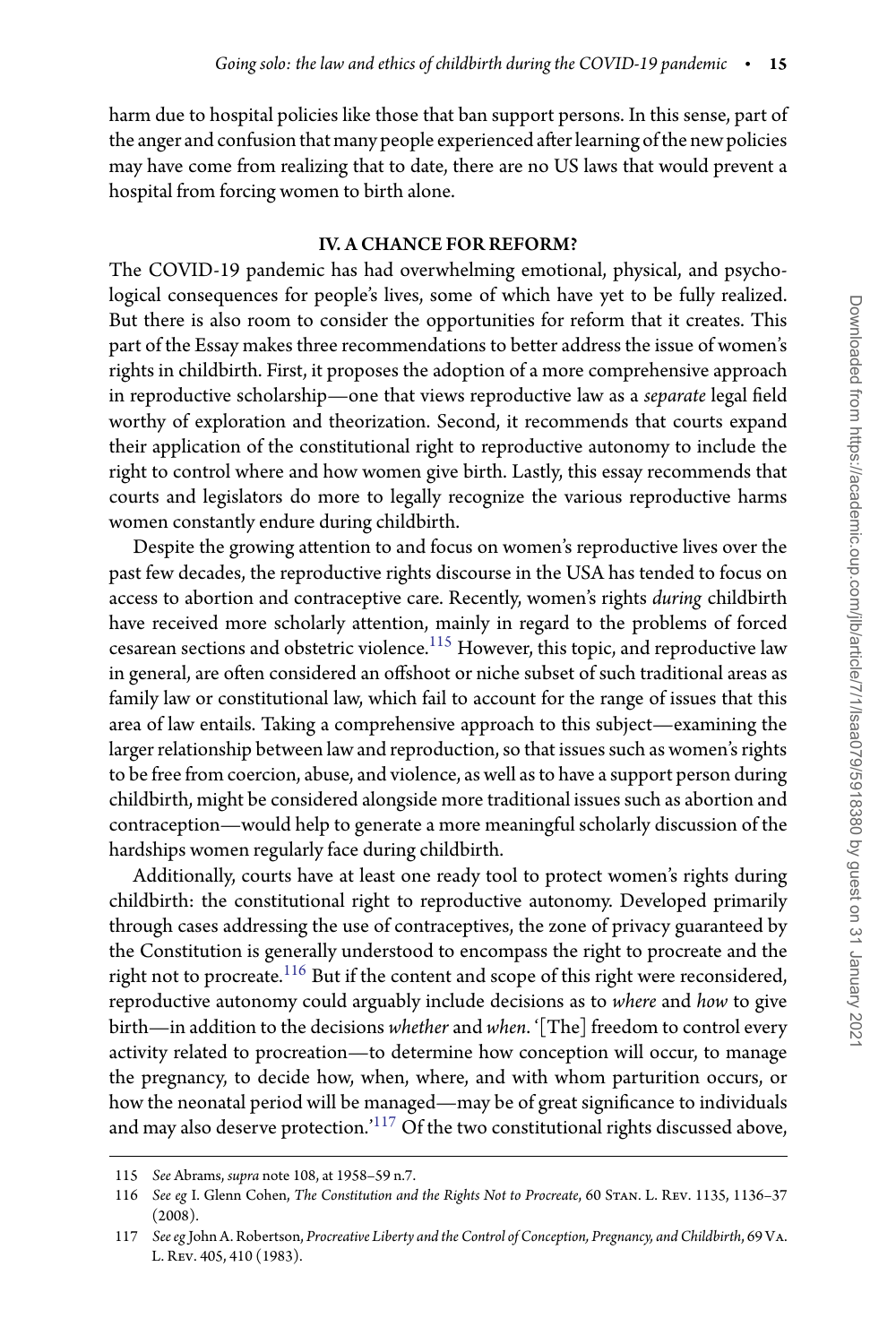an expanded interpretation of reproductive autonomy would have more potential to substantiate childbirth rights, including the right to a support person, than any attempt to try and make the constitutional right to bodily integrity fit onto issues of childbirth.

Nevertheless, even if reproductive autonomy were expanded to include women's rights during childbirth, the extent of those protections would still depend on how courts interpret and weigh each newly incorporated right. In the context of compelled cesareans, for example, courts have applied abortion jurisprudence to their analyses, balancing women's reproductive liberty against the state interest in protecting potential life.<sup>[118](#page-15-0)</sup> Some courts have explained their decision to apply this legal standard to childbirth as well by reasoning that, if 'the state's interest is sufficiently compelling to force a woman to carry to term an unwanted pregnancy, it certainly is enough to override her choice of childbirth procedure.<sup>[119](#page-15-1)</sup> As a result, 'the reproductive liberty jurisprudence that has expanded women's ability to control when they become pregnant is often invoked to limit pregnant women's rights to make their own treatment decisions'.<sup>[120](#page-15-2)</sup>

Finally, maternal rights will be able to develop more fully within existing legal frameworks if there is more legal recognition of both physical and emotional reproductive harms. In assessing the potential for remedies through tort law, Professor Jamie Abrams notes that 'obstetric malpractice cases reveal fetal-focused consequentialist decisionmaking whereby, when the child is born healthy, *...* birthing women's rights to tort remedies are subsumed within the positive birthing outcome. Healthy babies negate maternal harms'.[121](#page-15-3) As a result, women 'rarely bring negligence cases for maternal harms'.<sup>[122](#page-15-4)</sup> One way to restore the balance, according to Abrams, is for more women to pursue damages for maternal harms, even if the awards are insignificant, which may 'push courts to consider more carefully the harms to mothers and perhaps influence the standard of care.<sup>[123](#page-15-5)</sup> Yet another option, which might be less taxing for plaintiffs, is for courts to apply the same fiduciary principles to medical and nonmedical contexts.<sup>[124](#page-15-6)</sup> In such case, the plaintiff would only need to show a breach of duty relating 'to the maternal-doctor conflict ... and various forms of coerced treatment',<sup>[125](#page-15-7)</sup> *not* any resulting physical or economic harm. Applying this rule could provide women with another avenue beyond the 'traditional tort framework to vindicate their rights.<sup>126</sup>

In order for tort law more generally to protect the right to a support person during childbirth, it would need to recognize not only physical or economical harms, but also emotional harms that women may endure while giving birth. Nevertheless, tort law—and medical malpractice or emotional distress actions in particular—rarely awards damages for 'standalone emotional harm['.127](#page-15-9) This legal vacuum has led Professor Dov Fox to develop a new cause of action for particular categories of reproductive harm resulting from the negligent provision of reproductive services by medical

<span id="page-15-7"></span>126 *Id*.

<sup>118</sup> Kukura, *Obstetric Violence*, *supra* note 25, at 794.

<span id="page-15-0"></span><sup>119</sup> Borges, *supra* note 25, at 845.

<span id="page-15-1"></span><sup>120</sup> Kukura, *Obstetric Violence*, *supra* note 25, at 793–794.

<span id="page-15-2"></span><sup>121</sup> Abrams, *supra* note 108, at 1960.

<span id="page-15-3"></span><sup>122</sup> *Id.* at 1995.

<span id="page-15-4"></span><sup>123</sup> *Id*. at 1996.

<span id="page-15-5"></span><sup>124</sup> Kukura, *Obstetric Violence*, *supra* note 25, at 791–792.

<span id="page-15-6"></span><sup>125</sup> *Id*.

<span id="page-15-9"></span><span id="page-15-8"></span><sup>127</sup> Dov Fox, *Reproductive Negligence*, 117 Colum. L. Rev. 149, 169 (2017). *See also id.* at 154.